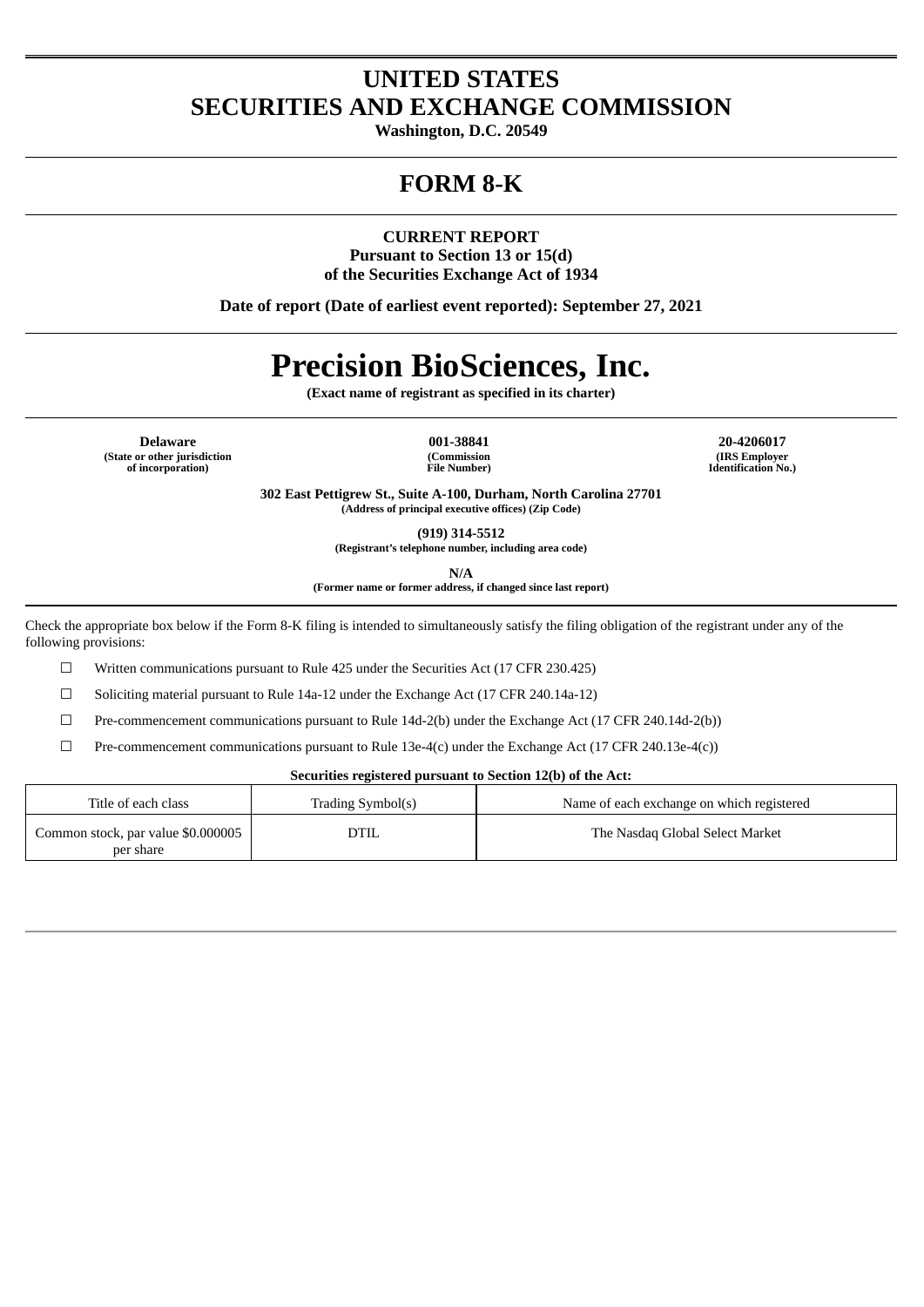Indicate by check mark whether the registrant is an emerging growth company as defined in Rule 405 of the Securities Act of 1933 (§ 230.405 of this chapter) or Rule 12b-2 of the Securities Exchange Act of 1934 (§ 240.12b-2 of this chapter).

#### Emerging growth company  $\boxtimes$

If an emerging growth company, indicate by check mark if the registrant has elected not to use the extended transition period for complying with any new or revised financial accounting standards provided pursuant to Section 13(a) of the Exchange Act.  $\Box$ 

#### Item 5.02. Departure of Directors or Certain Officers; Election of Directors; Appointment of Principal Officers; Compensatory **Arrangements of Certain Officers.**

On September 15, 2021, the Board of Directors (the "Board") of Precision BioSciences, Inc. (the "Company") appointed Michael Amoroso to serve as President and Chief Executive Officer of the Company, as well as a member of the Board, in each case effective October 15, 2021 (the "Effective Date"). Mr. Amoroso will serve as a Class I director with a term expiring at the Company's annual meeting of stockholders to be held in 2023 and until his successor is duly elected and qualified or his earlier death, disqualification, resignation or removal. Mr. Amoroso succeeds Mathew Kane who, as previously reported, agreed to cease serving in both capacities effective with his successor's commencement of service with the Company and to serve as a non-employee advisor to the Company through October 1, 2022 to assist in the transition. On September 18, 2021, the Company entered into an employment agreement with Mr. Amoroso (the "Employment Agreement"), the material terms and conditions of which are summarized below.

Mr. Amoroso currently serves as Chief Executive Officer at Abeona Therapeutics Inc. ("Abeona"), a clinical-stage biopharmaceutical company developing gene and cell therapies for life-threatening rare genetic diseases. Mr. Amoroso will serve as the Chairman of Abeona's board of directors effective October 15, 2021. Mr. Amoroso joined Abeona in July 2020 as Chief Commercial Officer and was promoted to Chief Operating Officer in November 2020 and to President and Chief Executive Officer in March 2021. Prior to this, from 2018 to 2020, he served as Senior Vice President and Head of Worldwide Commercial Operations for Cell Therapy at Kite Pharma, Inc. ("Kite"), a Gilead Company, where he led operations and functions charged with bringing a CAR-T cell therapy, YESCARTA®, to market while also preparing the organization for its future cell therapy pipeline. Prior to his time at Kite, Mr. Amoroso served in senior level executive positions at Eisai Inc. from 2017 to 2018, Celgene Corporation (now a subsidiary of Bristol-Myers Squibb Company) from 2011 to 2017 and Aventis (now Sanofi) from 2001 to 2011. Mr. Amoroso has worked with companies in the small molecules, biologics, and cell and gene therapies space across large, medium, and small capitalization companies with his deepest areas of expertise in rare, oncology diseases. Mr. Amoroso earned his Executive M.B.A. in Management from the Stern School of Business, New York University, and his B.A. in Biological Sciences, *summa cum laude*, from Rider University.

Under the Employment Agreement, Mr. Amoroso's annual base salary will equal \$600,000 and his target annual bonus will equal 60% of his annual base salary (pro-rated for 2021 based on the partial year served). In addition to any pro-rated target annual bonus that Mr. Amoroso receives in 2021, under the Employment Agreement, Mr. Amoroso is entitled to receive a \$200,000 bonus when annual bonuses for 2021 are paid to executives of the Company, subject to Mr. Amoroso's continued employment with the Company through the date of payment. The Company will reimburse Mr. Amoroso for reasonable relocation costs up to \$50,000 incurred in connection with his move to Raleigh/Durham, North Carolina, which will be grossed-up for taxes (the "Relocation Bonus"), and will also reimburse Mr. Amoroso for reasonable attorney's fees up to \$10,000 incurred in connection with the negotiation of the Employment Agreement and related documents. In the event that Mr. Amoroso resigns without good reason or the Company terminates his employment for cause within 12 months following the Effective Date, Mr. Amoroso will be required to immediately repay the Relocation Bonus, including any amounts paid for taxes.

The Employment Agreement also provides that, within 30 days following the Effective Date, the Company will grant to Mr. Amoroso an option to purchase 850,000 shares of the Company's common stock, with an exercise price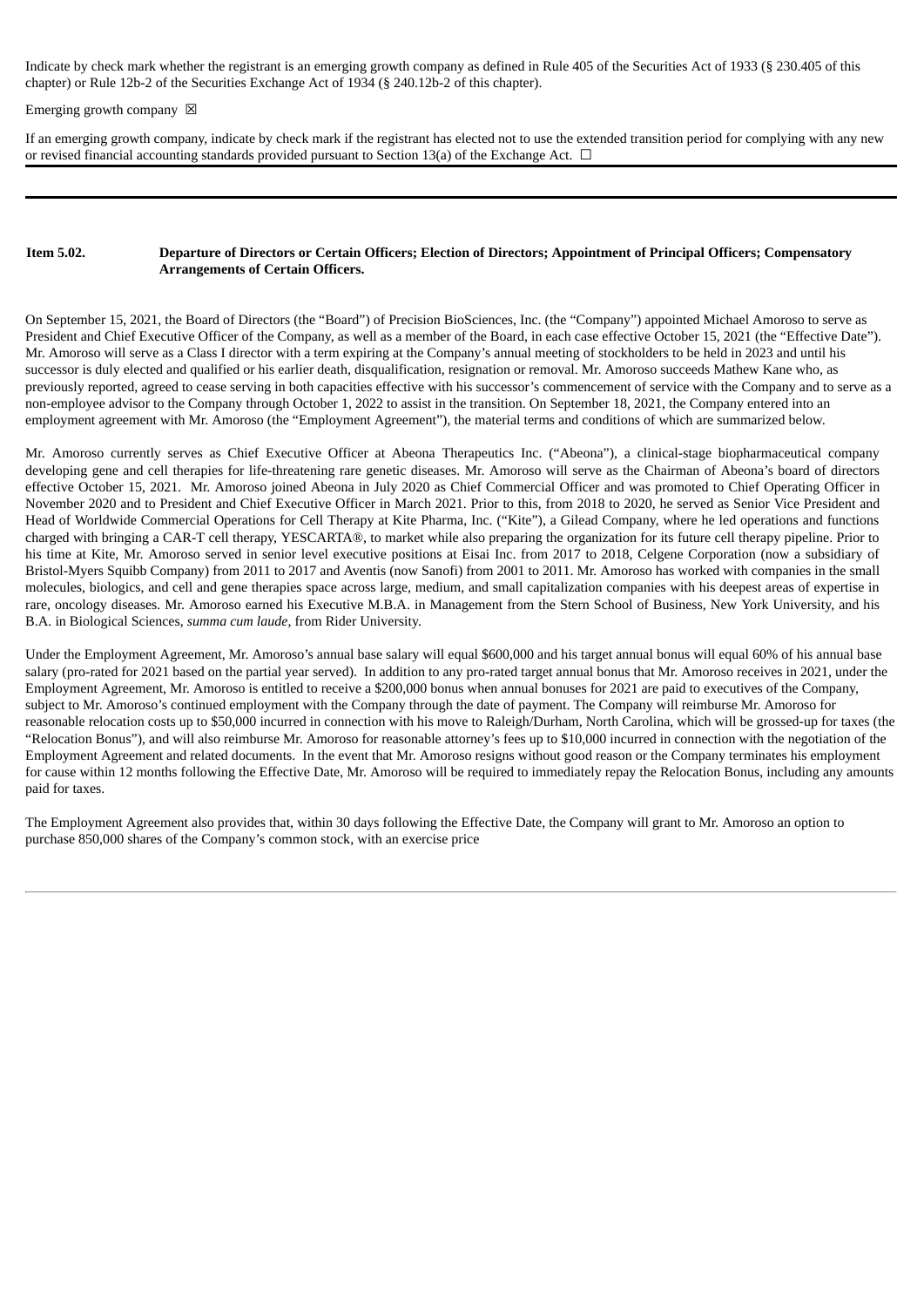per share equal to the Fair Market Value (as defined in the Company's 2021 Employment Inducement Incentive Award Plan) of the Company's common stock on the date of grant (the "Initial Option"). The Initial Option will vest as to 25% of the underlying shares on the first anniversary of the Effective Date and the remainder will vest ratably over three years thereafter in substantially equal quarterly installments, subject to Mr. Amoroso's continued employment on each such vesting date, except as otherwise provided in the Employment Agreement. In addition, within 30 days following the first anniversary of the Effective Date, the Company will grant to Mr. Amoroso an option to purchase 250,000 shares of the Company's common stock (the "Subsequent Option"), subject to Mr. Amoroso's continued employment on the date of grant. If granted, the Subsequent Option will vest as to 25% of the underlying shares on the second anniversary of the Effective Date and the remainder will vest ratably over three years thereafter in substantially equal quarterly installments, subject to Mr. Amoroso's continued employment on each such vesting date, except as otherwise provided in the Employment Agreement.

In addition, within 30 days following the Effective Date, the Company will grant to Mr. Amoroso restricted stock units representing a number of shares of common stock having a grant date fair value of \$237,000 divided by the closing price of a share of the Company's common stock on the Effective Date (the "RSUs"). The RSUs will vest on the first anniversary of the Effective Date, subject to Mr. Amoroso's continued employment with the company through such first anniversary.

Pursuant to the Employment Agreement, Mr. Amoroso's employment is terminable by either the Company or Mr. Amoroso without cause upon 30-days' notice. In the event that Mr. Amoroso's employment is terminated by the Company without "cause" or by Mr. Amoroso for "good reason," in each case as defined in the Employment Agreement, then in addition to payment of any accrued amounts and subject to Mr. Amoroso's timely executing a release of claims and continuing to comply with obligations under his proprietary information agreement, he will be entitled to receive 1.0 times his then current base salary, payable as salary continuation for twelve months, and reimbursement for additional costs the executive incurs for continued coverage under our group health insurance under the Consolidated Budget Reconciliation Act of 1985 ("COBRA") for up to 12 months.

In lieu of the foregoing, the Employment Agreement provides that, in the event Mr. Amoroso's employment is terminated by the Company without cause or by the Mr. Amoroso for good reason 12 months after the occurrence of a change in control, then, subject to his timely execution of a release of claims and continuing to comply with obligations under his proprietary information agreement with the Company (the "Proprietary Information Agreement"), Mr. Amoroso will be entitled to a lump sum payment equal to 1.5 times his then current base salary plus 1.5 times his target bonus, reimbursement for the additional costs the executive incurs for continued coverage under our group health insurance under COBRA for up to 18 months and accelerated vesting of all unvested time-based equity grants.

Under the Proprietary Information Agreement above, Mr. Amoroso has agreed to refrain from competing with the Company or soliciting the Company's employees, independent contractors, customers or suppliers, in each case, while employed and following the termination of his employment for any reason for a period of 12 months, or 18 months if his termination occurs within 12 months after the occurrence of a change in control. Mr. Amoroso has acknowledged the Company's ownership rights in any intellectual property and assigned any such ownership rights to the Company.

The foregoing description of the Employment Agreement is qualified in its entirety by reference to the full text of such agreement, which is filed as Exhibit 10.1 to this Current Report on Form 8-K and incorporated by reference herein.

Mr. Amoroso is expected to enter into the Company's standard form indemnification agreement in the form filed as Exhibit 10.17 to the Company's Registration Statement on Form S-1/A (File No. 333-230034), filed with the Securities and Exchange Commission on March 18, 2019.

#### **Item 7.01. Regulation FD Disclosure**

The Company issued a press release to announce the hiring of Mr. Amoroso and also announced the award of an inducement grant to Mr. Amoroso in connection with his hiring. Copies of the press releases are furnished as Exhibits 99.1 and 99.2 to this Current Report on Form 8-K and are incorporated in this Item 7.01 by reference.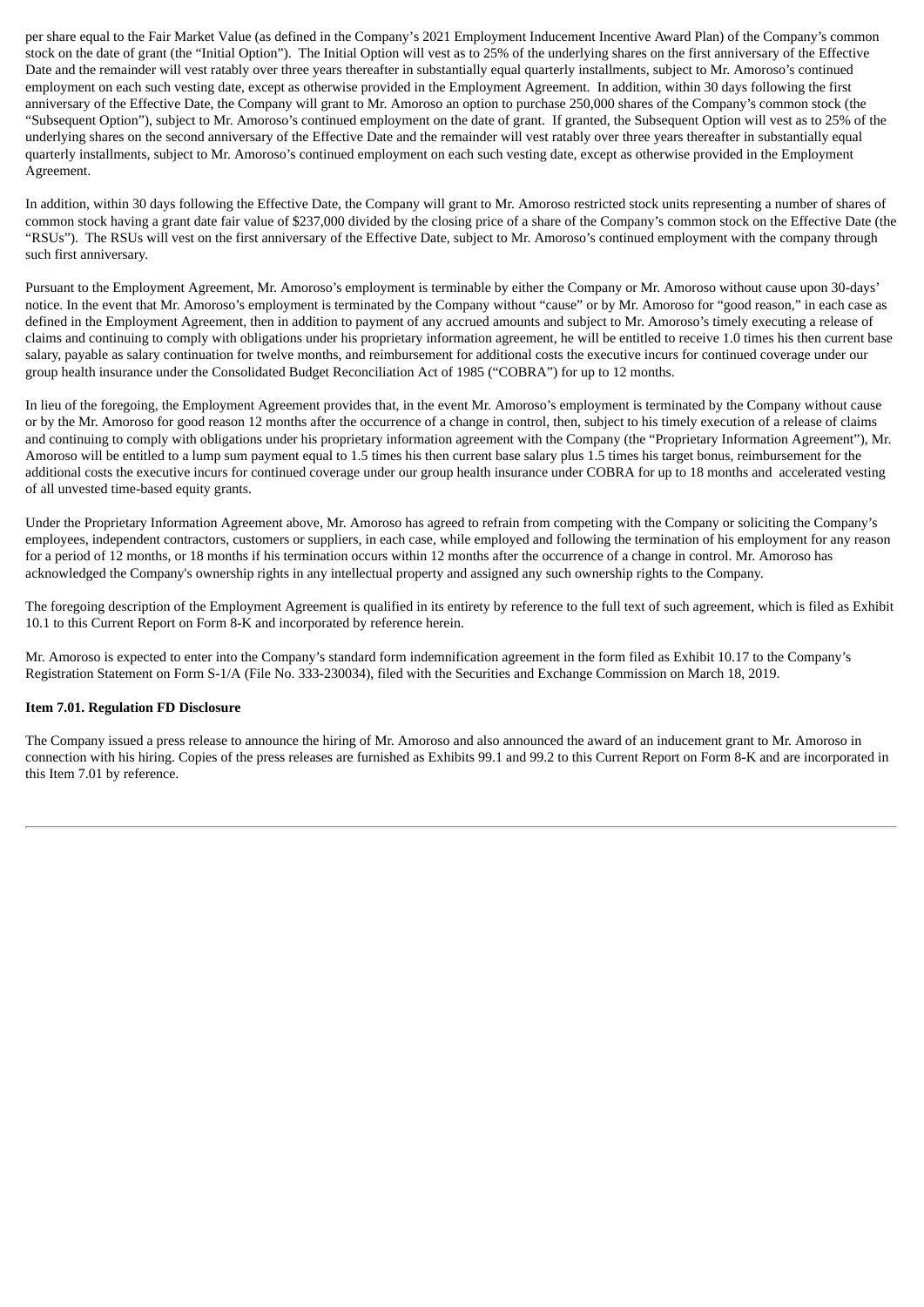The information in this Item 7.01 (including Exhibits 99.1 and 99.2) of this Form 8-K is being furnished and shall not be deemed "filed" for purposes of Section 18 of the Securities Exchange Act of 1934, as amended (the "Exchange Act"), or otherwise subject to the liabilities of that Section, nor shall it be deemed to be incorporated by reference into any filing of the Company under the Securities Act of 1933, as amended, or the Exchange Act, except as expressly set forth by specific reference in such filing.

#### **Item 9.01. Financial Statements and Exhibits.**

(d) Exhibits

| Exhibit<br>No. | <b>Description</b>                                                                                                                                                  |
|----------------|---------------------------------------------------------------------------------------------------------------------------------------------------------------------|
| 10.1           | Employment Agreement, dated September 18, 2021, by and between Michael Amoroso and Precision Biosciences, Inc.                                                      |
| 99.1           | Press Release of Precision BioSciences, Inc., dated September 27, 2021 regarding appointment of Michael Amoroso as President and Chief<br><b>Executive Officer.</b> |
| 99.2           | Press Release of Precision BioSciences, Inc., dated September 27, 2021 regarding grant of inducement award to Michael Amoroso.                                      |
| 104            | Cover Page Interactive Data File (embedded within the Inline XBRL document).                                                                                        |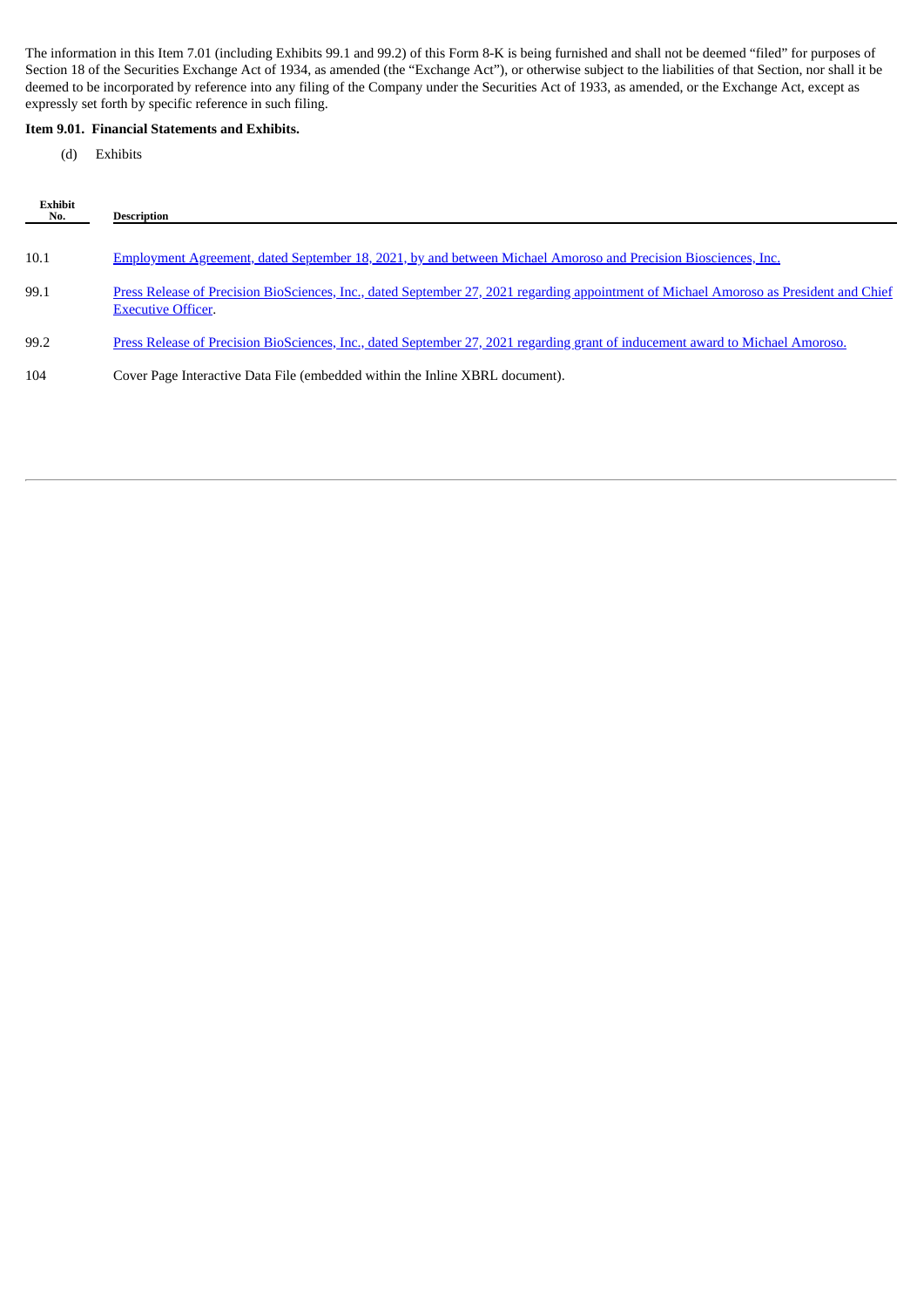#### **SIGNATURES**

Pursuant to the requirements of the Securities Exchange Act of 1934, the registrant has duly caused this report to be signed on its behalf by the undersigned hereunto duly authorized.

PRECISION BIOSCIENCES, INC.

Date: September 27, 2021 By: /s/ John Alexander Kelly

John Alexander Kelly Chief Financial Officer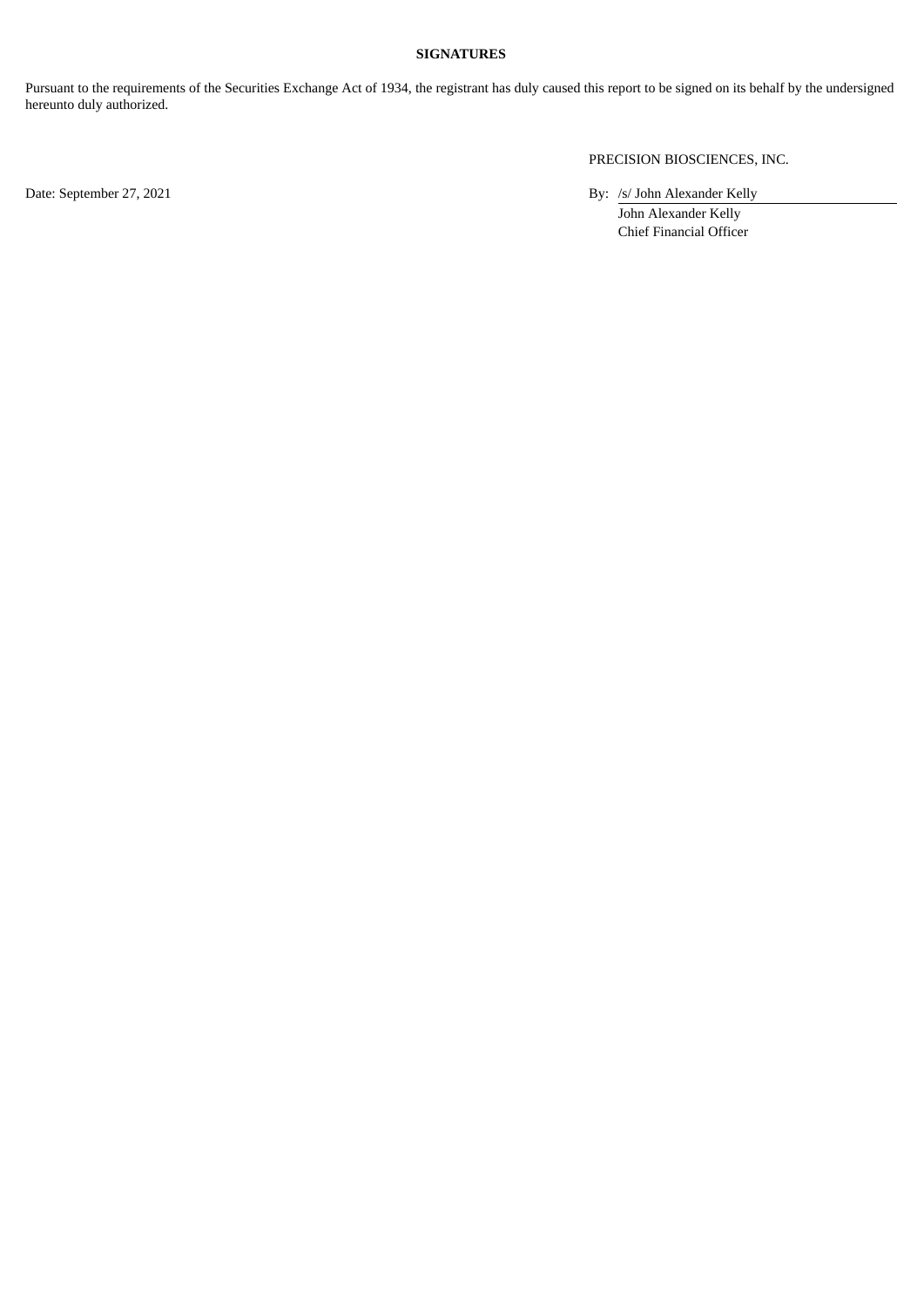## **EXECUTIVE EMPLOYMENT AGREEMENT**

<span id="page-5-0"></span>This Executive Employment Agreement (the "Agreement") is made and entered into as of September 18, 2021, by and between Precision BioSciences, Inc. (the "Company"), and Michael Amoroso ("Executive"). The Company and Executive are sometimes referred to in this Agreement individually as a "Party" and collectively as the "Parties."

# **BACKGROUND**

The Company wishes to employ Executive on the terms set forth in this Agreement, and Executive wishes to accept such employment on the same terms.

NOW, THEREFORE, in consideration of the foregoing, of the mutual promises herein, and of other good and valuable consideration, the receipt and sufficiency of which are hereby acknowledged, the parties hereto, intending legally to be bound, hereby agree as follows:

**1. EMPLOYMENT.** As of October 15, 2021, or such earlier time as agreed by the Parties (the "*Effective* Date"), the Company will employ Executive and Executive hereby accepts employment as the President and Chief Executive Officer of the Company subject to the terms and conditions of this Agreement. In addition, during the Term (as defined below), Executive will serve as a member of the Company's Board of Directors (the "Board"), subject to applicable shareholder approval requirements.

2. **NATURE OF EMPLOYMENT/DUTIES.** Executive shall serve as the President and Chief Executive Officer of the Company and shall have such responsibilities and authority as the Board may designate from time to time consistent with Executive's title and position. Executive shall report to the Board. During the Term, Executive shall perform all duties and exercise all authority in accordance with, and otherwise comply with, all Company policies, procedures, practices and directions. Executive shall devote substantially all working time, best efforts, knowledge and experience to perform successfully Executive's duties and advance the Company's interests. During Executive's employment, Executive may, with the Board's consent (which shall not be unreasonably withheld), engage in other business activities for compensation (including board memberships), provided that, such activities do not present a conflict of interest nor violate the Restrictive Covenant Agreement (defined in Section 6), nor otherwise prohibit Executive from fulfilling Executive's obligations hereunder.

# **3. COMPENSATION.**

**3.1 Base Salary.** During the Term, Executive's annual base salary for all services rendered shall be six hundred thousand and 00/100 Dollars (\$600,000) (less applicable taxes and withholdings) payable in accordance with the Company's payroll practices as they may exist from time to time (such salary, as adjusted in accordance with this Section 3.1, referred to herein as "Base Salary"). Base Salary may be reviewed and adjusted by the Company, at its discretion, in accordance with the Company's policies, procedures, and practices as they may exist from time to time, provided that the Base Salary shall not be decreased unless the decrease is an across-the-board decrease for all senior management employees of the Company.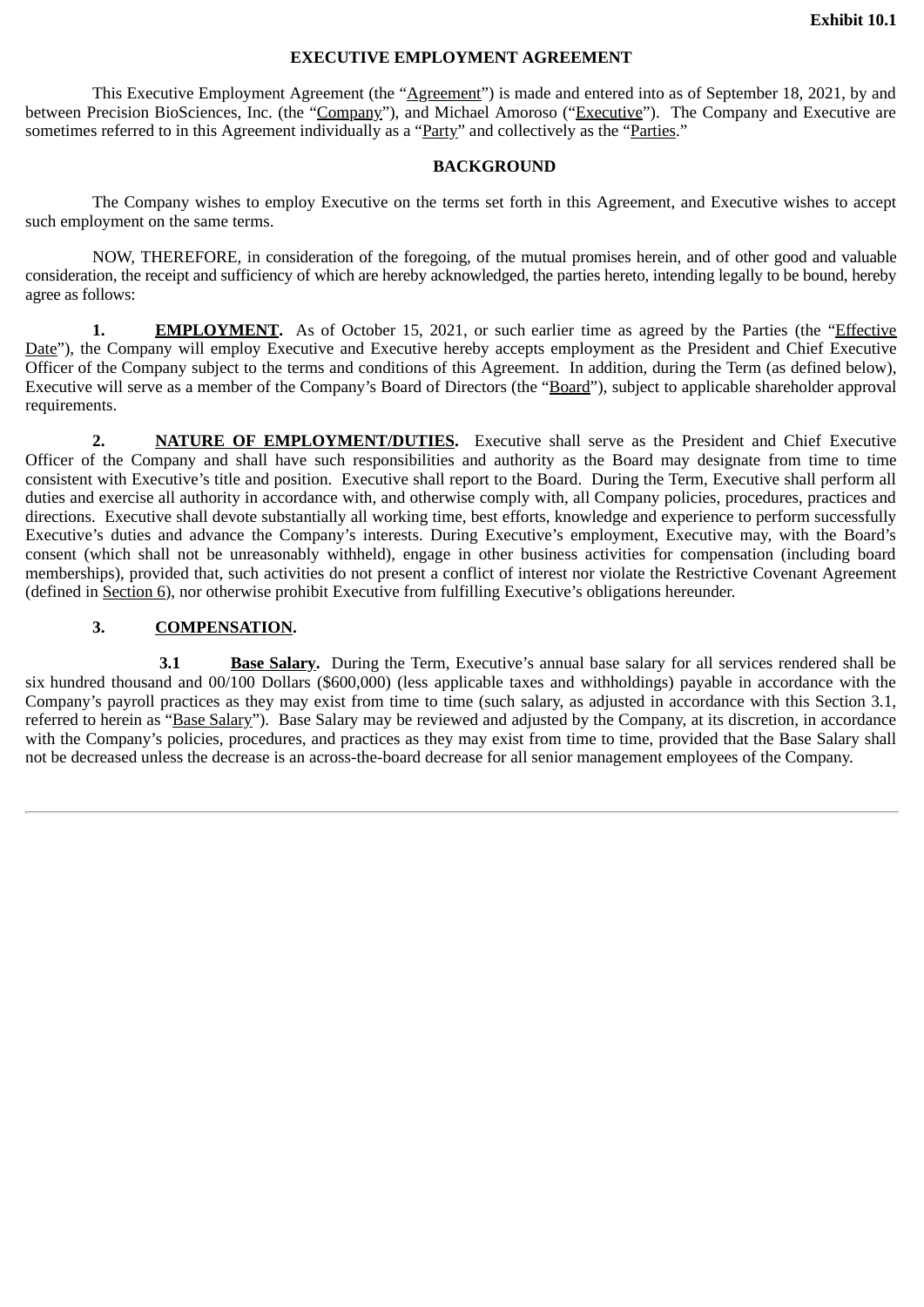**3.2 Business Expenses.** During the Term, Executive shall be reimbursed for reasonable and necessary expenses actually incurred by Executive in performing services under this Agreement in accordance with and subject to the terms and conditions of the applicable Company reimbursement policies, procedures, and practices as they may exist from time to time. All such reimbursements shall be made no later than the end of the calendar year following the calendar year in which the expense was incurred.

**3.3 Bonus.** During the Term, Executive may participate in any Company bonus plan the Company may adopt for senior management subject to the terms, conditions, and any eligibility requirements that may exist in such plan or plans. Executive's annual incentive compensation under such bonus plan (the "Annual Bonus") shall be targeted at sixty percent (60%) of Executive's Base Salary (such target, as may be increased by the Board from time to time, the "Target Annual Bonus"). The Annual Bonus payable under the bonus plan shall be based on the achievement of performance goals to be determined by the Board. The payment of any Annual Bonus pursuant to the bonus plan shall be subject to Executive's continued employment with the Company through the date of payment. Executive's Annual Bonus for 2021 will be pro-rated based on the partial calendar year Executive is employed by the Company. In addition to any pro-rated Annual Bonus earned by Executive in 2021, Executive will receive \$200,000 when the Annual Bonuses for 2021 are paid to executives of the Company, which additional bonus shall be subject to Executive's continued employment with the Company through the date of payment.

# **3.4 Options; Restricted Stock Units**.

**3.4.1** On or within thirty (30) days following the Effective Date, Executive will receive a grant of an option to purchase 850,000 shares of the Company's common stock ("Common Stock"), with an exercise price per share equal to the fair market value of a share of Common Stock on the date of grant (the "Initial Option"). The Initial Option will vest in accordance with the Company's typical vesting schedule with 25% of the underlying shares subject to the Initial Option vesting on the one year anniversary of the Effective Date and the remainder vesting ratably over three years thereafter in quarterly installments, subject to Executive's continued employment with the Company through the applicable vesting date, except as otherwise provided in this Agreement. In addition, on or within thirty (30) days following the first anniversary of the Effective Date the Board will grant to Executive an additional option to purchase 250,000 shares of Common Stock (the "Subsequent Option"), subject to Executive's continued employment with the Company on the date of grant. If granted, the Subsequent Option will vest as to 25% on the second anniversary of the Effective Date with the remainder vesting ratably over three years thereafter in quarterly installments, subject to Executive's continued employment with the Company on the applicable vesting date, except as otherwise provided in this Agreement. The Initial Option and Subsequent Option (collectively, the "Options") will be subject to the terms and conditions of the Company's incentive award plan and an award agreement thereunder.

**3.4.2** On or within thirty (30) days following the Effective Date, Executive will receive a grant of restricted stock units covering that number of shares of Common Stock equal to \$237,000 divided by the closing price of a share of Common Stock on the Effective Date (the "RSUs"). The RSUs will vest on the first anniversary of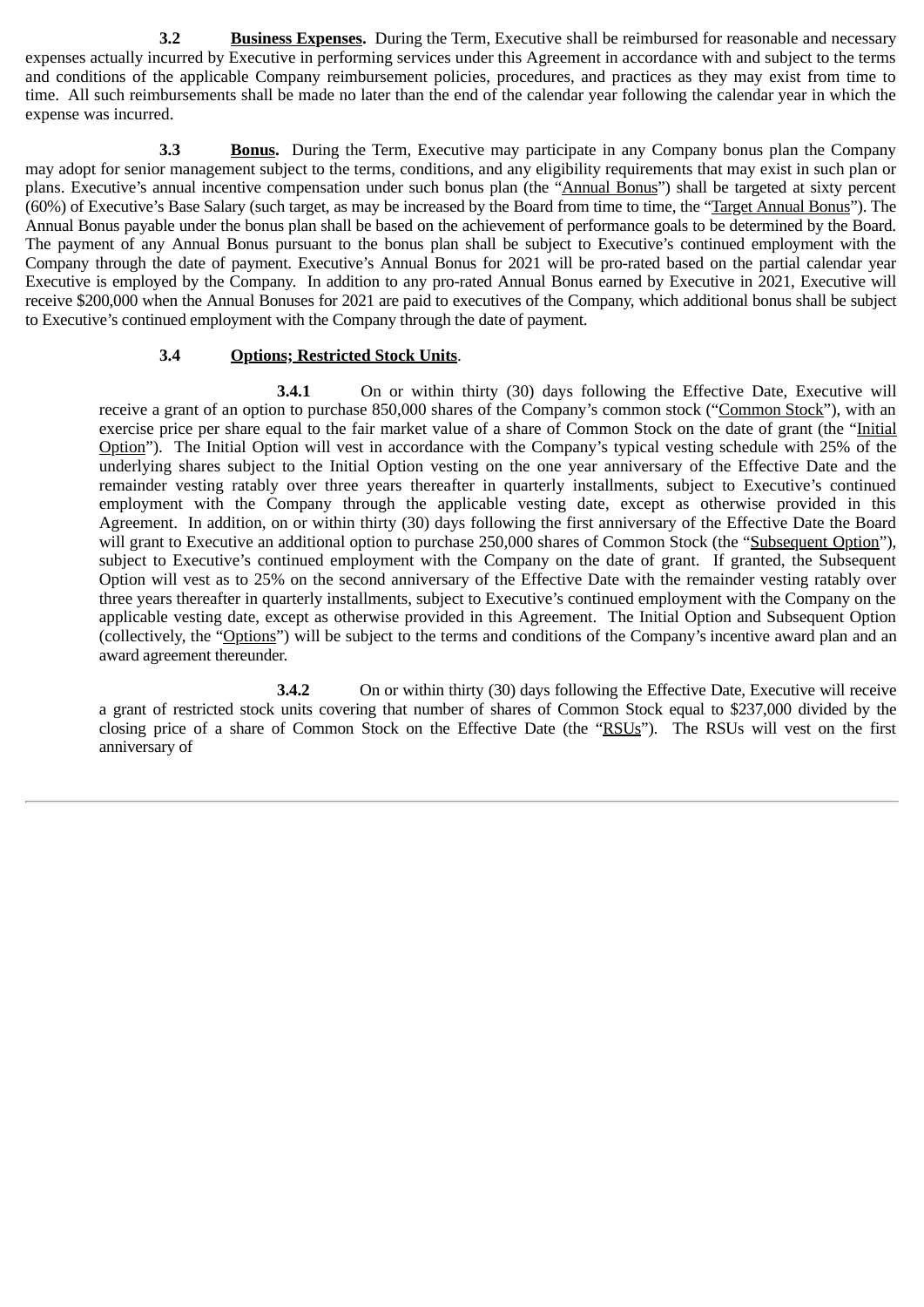the Effective Date, subject to Executive's continued employment with the Company through such first anniversary. The RSUs will be subject to the terms and conditions of the Company's incentive award plan and an award agreement thereunder.

**3.4.3.** Starting in January of 2023 and continuing thereafter, Executive's total compensation will be a combination of Base Salary, Annual Bonus and stock options/restricted stock units, subject to the discretion of the Board.

**3.5 Relocation Bonus**. Executive agrees to relocate to the Raleigh/Durham, North Carolina area no later than December 31, 2021 and the Company agrees to reimburse Executive for reasonable relocation costs up to \$50,000, which amount shall be grossed-up for taxes (the "Relocation Bonus"). In the event Executive resigns without Good Reason (as defined below) or is terminated for Cause (as defined below) within twelve (12) months following the Effective Date, Executive shall immediately repay the Relocation Bonus, including any amounts paid for taxes. Prior to such relocation, Executive agrees to work full time at the Company's headquarters in Durham, North Carolina.

**3.6 Legal Fees.** The Company agrees to reimburse Executive for reasonable attorney's fees incurred by Executive in connection with the negotiation of this Agreement and the Restrictive Covenant Agreement up to \$10,000.

**3.7 Benefits.** During the Term, Executive may participate in all medical, dental and disability insurance, 401(k), personal leave and other employee benefit plans and programs of the Company for which Executive is eligible, provided, however, that Executive's participation in benefit plans and programs is subject to the applicable terms, conditions and eligibility requirements of these plans and programs, some of which are within the plan administrator's discretion, as they may exist from time to time.

**3.8 Indemnification; D&O Insurance**. Both during and after the Term, the Company hereby agrees to indemnify Executive and hold Executive harmless to the maximum extent permitted by the Company's organizational documents as in effect from time to time against and in respect of any and all actions, suits, proceedings, investigations, claims, demands, judgments, costs, expenses (including reasonable attorney's fees), losses, and damages resulting from Executive's good faith performance of Executive's duties and obligations with the Company hereunder. The Company shall cover the Executive under directors' and officers' liability insurance to the same extent as the Company covers its other active officers and directors. The foregoing obligations shall survive the termination of Executive's employment with the Company.

**4. TERM OF EMPLOYMENT AND TERMINATION.** The Company and Executive acknowledge that Executive's employment is and shall be "at-will" and that Executive's employment with the Company may be terminated by either Party at any time for any or no reason (subject to any applicable notice requirements in this Section). This "at-will" nature of Executive's employment shall remain unchanged during Executive's tenure as an employee and may not be changed, except in an express writing signed by Executive and a duly authorized officer of the Company. The term of this Agreement and Executive's employment hereunder shall commence on the Effective Date and continue until terminated as set forth in this Section (the "Term"). The date on which Executive's employment terminates, as determined by the Company, regardless of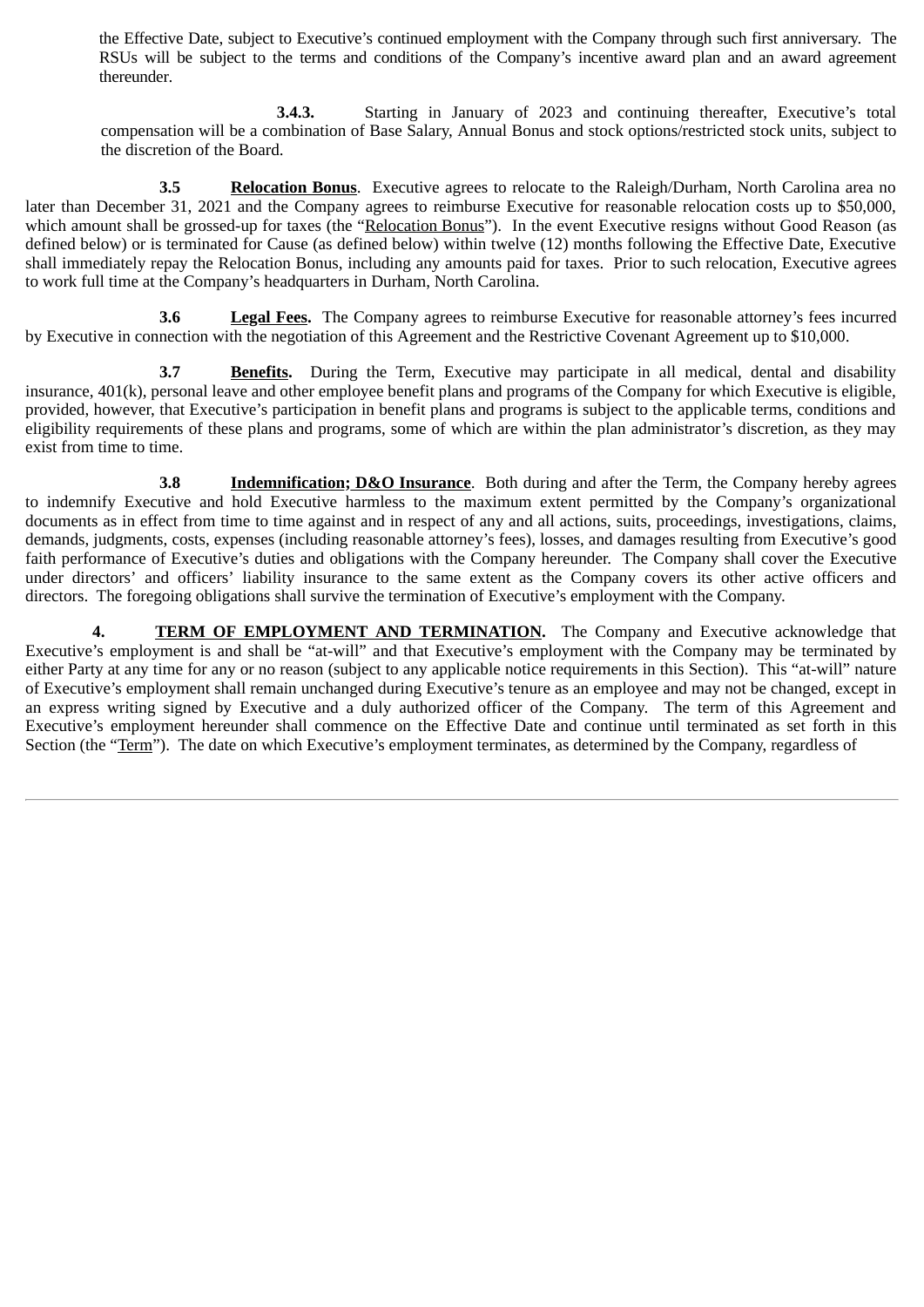the reason, shall be referred to herein as the "Separation Date." Upon termination of Executive's employment for any reason, Executive shall be deemed to have resigned from all offices and directorships, if any, then held with the Company or any of its subsidiaries.

**4.1 Without Cause, Upon Notice.** Either the Company or Executive may terminate Executive's employment and this Agreement without Cause at any time upon giving the other party thirty (30) days written notice.

**4.2 For Cause.** The Company may terminate Executive's employment and this Agreement immediately without notice at any time for "Cause," which shall mean the following:

**4.2.1** Executive's material failure to perform Executive's duties or to carryout the reasonable and lawful instructions of the Board (other than any such failure resulting from incapacity due to physical or mental illness);

**4.2.2** Executive's engagement in dishonesty, illegal conduct, or gross misconduct, whether or not related to Executive's employment with the Company;

**4.2.3** Executive's embezzlement, misappropriation, or fraud, whether or not related to Executive's employment with the Company;

**4.2.4** Executive is criminally charged, convicted, enters a plea, or agrees to any deferred judgment, deferred prosecution agreement or non-prosecution agreement, for any federal or state crime other than a traffic-related misdemeanor;

**4.2.5** Executive's failure to cooperate with the Company in any investigation or formal proceeding;

**4.2.6** Executive's material breach of any material obligation under this Agreement, the Restrictive Covenant Agreement, or any other written agreement between Executive and the Company; or

**4.2.7** any material failure by Executive to comply with the Company's written policies or rules, including but not limited to the Company's conflict of interest policies or rules, as they may be in effect from time to time.

Provided, however, that prior to termination based on Sections 4.2.1, 4.2.5, 4.2.6 or 4.2.7, Executive shall be given written notice of the facts allegedly constituting Cause and a thirty (30) day opportunity to cure.

**4.3 By Death or Disability.** Executive's employment and this Agreement shall terminate upon Executive's Disability or death. For purposes of this Agreement, "Disability" shall mean Executive's inability, due to physical or mental incapacity, to perform the essential functions of Executive's job, with or without reasonable accommodation, for one hundred eighty (180) days out of any three hundred sixty-five (365) day period; provided however, in the event that the Company temporarily replaces the Executive, or transfers the Executive's duties or responsibilities to another individual on account of the Executive's inability to perform such duties due to a mental or physical incapacity which is, or is reasonably expected to become, a Disability, then the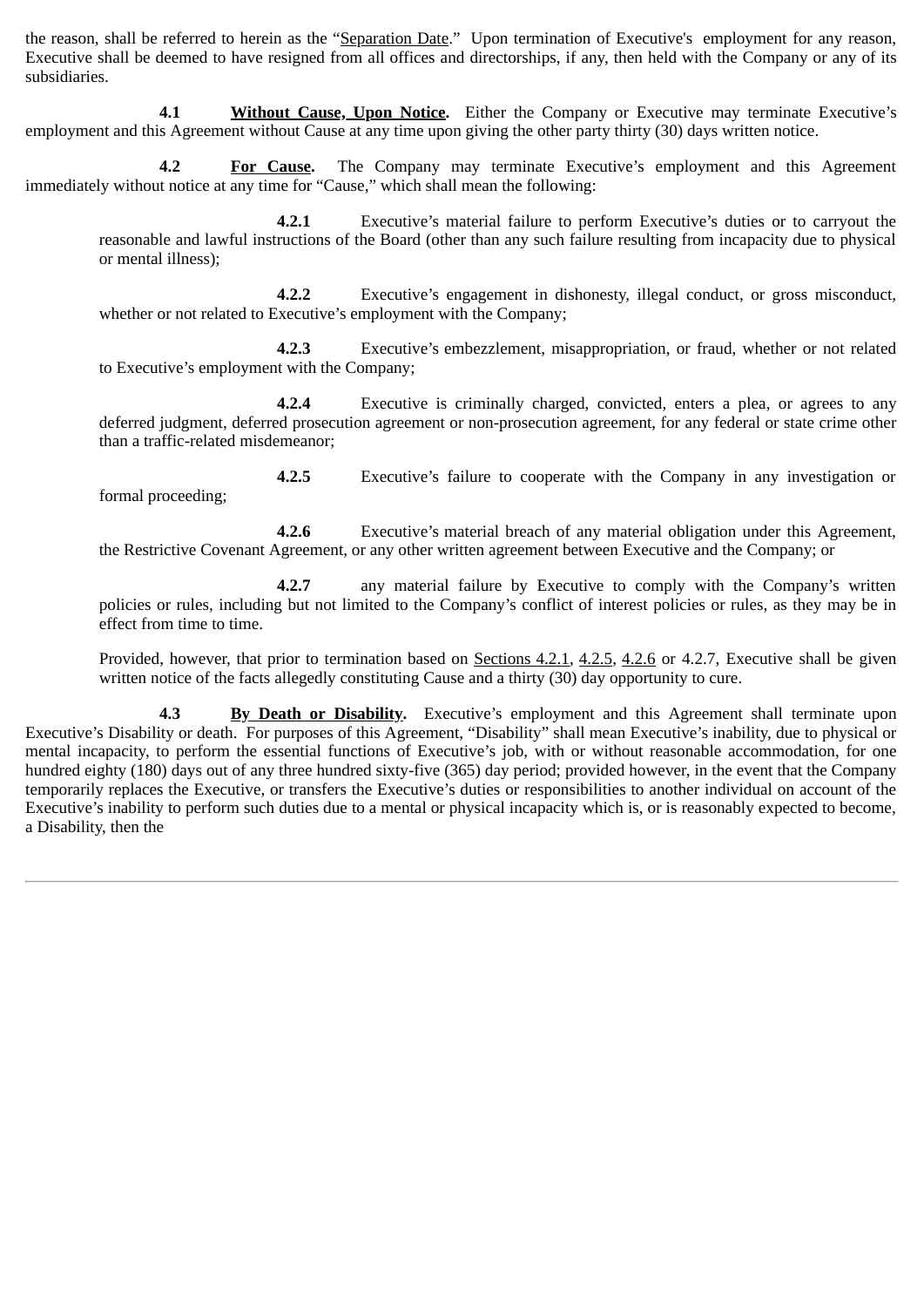Executive's employment shall not be deemed terminated by the Company and the Executive shall not be able to resign with Good Reason as a result thereof. Any question as to the existence of the Executive's Disability as to which the Executive and the Company cannot agree shall be determined in writing by a qualified independent physician mutually acceptable to the Executive and the Company. If the Executive and the Company cannot agree as to a qualified independent physician, each shall appoint such a physician and those two physicians shall select a third who shall make such determination in writing. The determination of Disability made in writing to the Company and the Executive shall be final and conclusive for all purposes of this Agreement. The Company shall give Executive written notice of termination for Disability and the termination shall be effective as of the date specified in such notice.

**4.4 For Good Reason.** Executive may terminate Executive's employment for "Good Reason," which shall mean the occurrence of any of the following, in each case without the Executive's written consent:

**4.4.1** a material reduction in Executive's Base Salary in an amount equivalent to ten percent (10%) or greater, other than a general reduction in Base Salary that affects all similarly situated executives;

**4.4.2** material, adverse change in Executive's title, authority, duties, or responsibilities (other than temporarily while the Executive is physically or mentally incapacitated or as required by applicable law), provided that this shall not apply following an acquisition of or merger by the Company if Executive is provided with similar title, responsibilities, duties and authority in a larger organization, but only with respect to the business of the Company and its subsidiaries;

**4.4.3** an involuntary relocation of the Executive's principal place of employment by more than thirty-five (35) miles from the Company's headquarters; or

**4.4.4** the Company's failure to obtain an agreement from any successor to the Company to assume and agree to perform this Agreement in the same manner and to the same extent that the Company would be required to perform if no succession had taken place, except where such assumption occurs by operation of law; *provided*, that if the successor is a larger organization than the Company, such successor's failure to elect Executive to such successor company's board of directors or other governing body shall not constitute Good Reason.

Executive cannot terminate Executive's employment for Good Reason unless Executive has provided written notice to the Company of the existence of the circumstances providing grounds for termination for Good Reason within sixty (60) days of the initial existence of such grounds and the Company has had at least thirty (30) days from the date on which such notice is provided to cure such circumstances. If the Executive does not terminate Executive's employment for Good Reason within ninety (90) days after the first occurrence of the applicable grounds, then the Executive will be deemed to have waived Executive's right to terminate for Good Reason with respect to such grounds.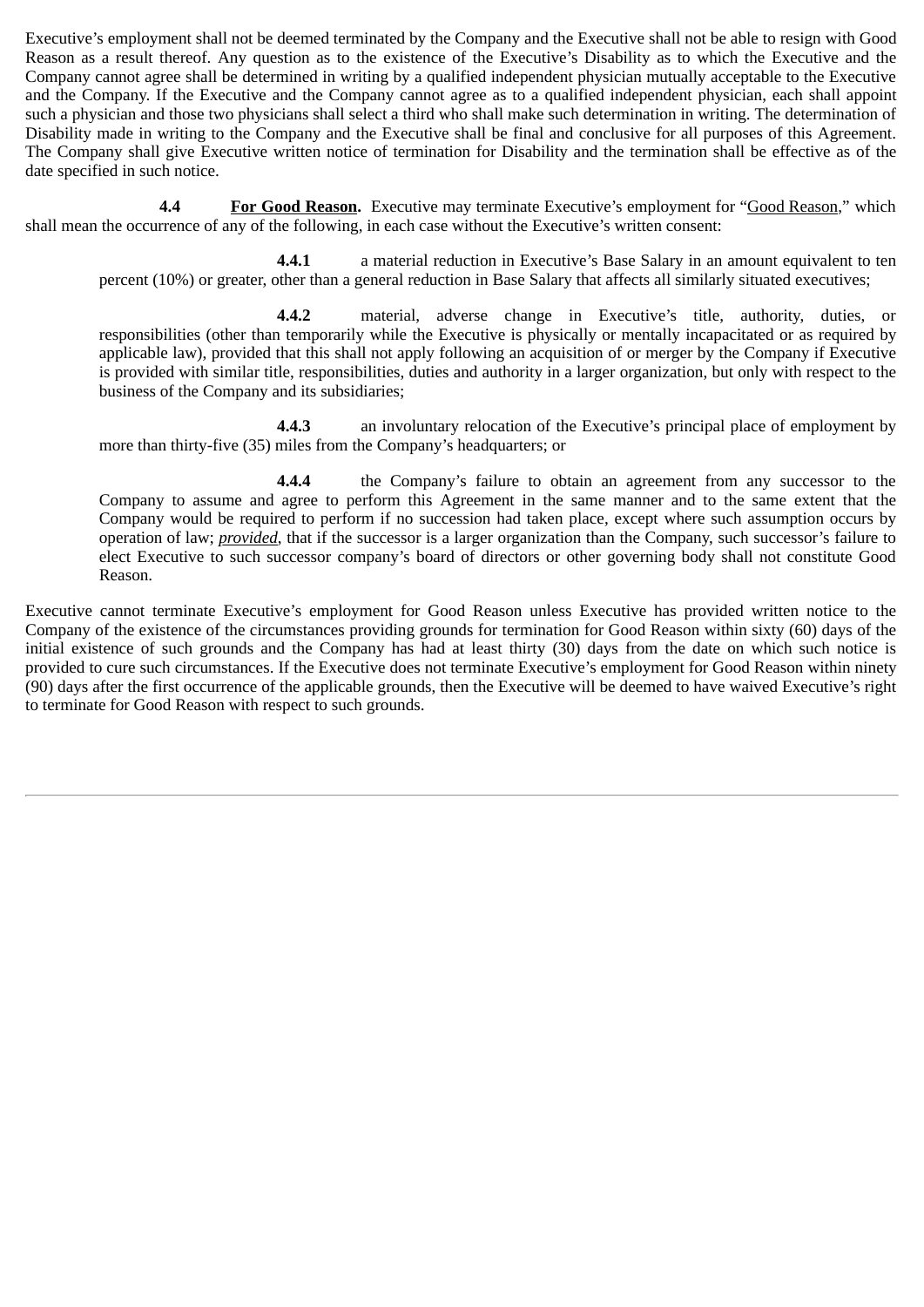**5. COMPENSATION AND BENEFITS UPON TERMINATION**. If Executive's employment terminates for any reason, Executive shall not be entitled to any payments, benefits, damages, award or compensation other than as provided in this Agreement or otherwise agreed to in writing by the Company or as provided by applicable law. Upon termination of Executive's employment pursuant to any of the circumstances listed in **Section 4**, Executive (or Executive's estate) shall be entitled to receive the sum of: (i) the portion of Executive's Base Salary earned through the Separation Date, but not yet paid to Executive; (ii) any expense reimbursements owed to Executive pursuant to Section 3.2; and (iii) any amount accrued and arising from Executive's participation in, or benefits accrued under any employee benefit plans, programs or arrangements, which amounts shall be payable in accordance with the terms and conditions of such employee benefit plans, programs or arrangements (collectively, the "Accrued Obligations"). Except as otherwise expressly required by law ( $e.g., COBRA$ ) or as specifically provided herein, all of Executive's rights to salary, severance, benefits, bonuses and other compensatory amounts hereunder (if any) shall cease upon the termination of Executive's employment hereunder. In the event that Executive's employment is terminated by the Company for any reason, Executive's sole and exclusive remedy shall be to receive the payments and benefits described in this Section 5.

**5.1 By the Company for Cause or because of Executive's Death or Disability, or by Executive Without Cause, Upon Notice.** If Executive's employment and this Agreement are terminated by the Company for Cause or because of Executive's death or Disability, or by Executive pursuant to Section 4.1 (Without Cause, Upon Notice), then the Company's obligation to compensate Executive ceases on the Separation Date except for the Accrued Obligations.

**5.2 By the Company Without Cause or by Executive for Good Reason.** If the Company terminates Executive's employment and this Agreement pursuant to Section 4.1 (Without Cause, Upon Notice) or Executive terminates Executive's employment and this Agreement pursuant to Section 4.4 (for Good Reason), subject to Executive's continued compliance with Executive's obligations under the Restrictive Covenant Agreement then the Company shall pay Executive the Accrued Obligations and subject to Section 5.5 (Required Release), Executive shall be entitled to the following:

**5.2.1** An amount equal to 1.0x Executive's then current Base Salary (less applicable taxes and withholdings), payable in substantially equal monthly installments on the same payroll schedule applicable to Executive immediately prior to Executive's separation from service and over the twelve (12) month period commencing on the first such payroll date on or following the Release Effective Date (as defined in Section 5.5 below), but not later than ninety (90) days following the Separation Date; *provided*, *however*, that if the 90th day following Separation Date occurs in the year following the year in which Separation Date occurs, then the payments shall commence no earlier than January 1st of such subsequent year and provided further that if such payments commence in such subsequent year, the first such payment shall be a lump sum in an amount equal to the payments missed between the Separation Date and the Release Effective Date; and

**5.2.2** If Executive timely and properly elects to receive continued health coverage under the Company's applicable group health plans pursuant to the Consolidated Omnibus Budget Reconciliation Act of 1985, as amended ("COBRA"), the Company shall directly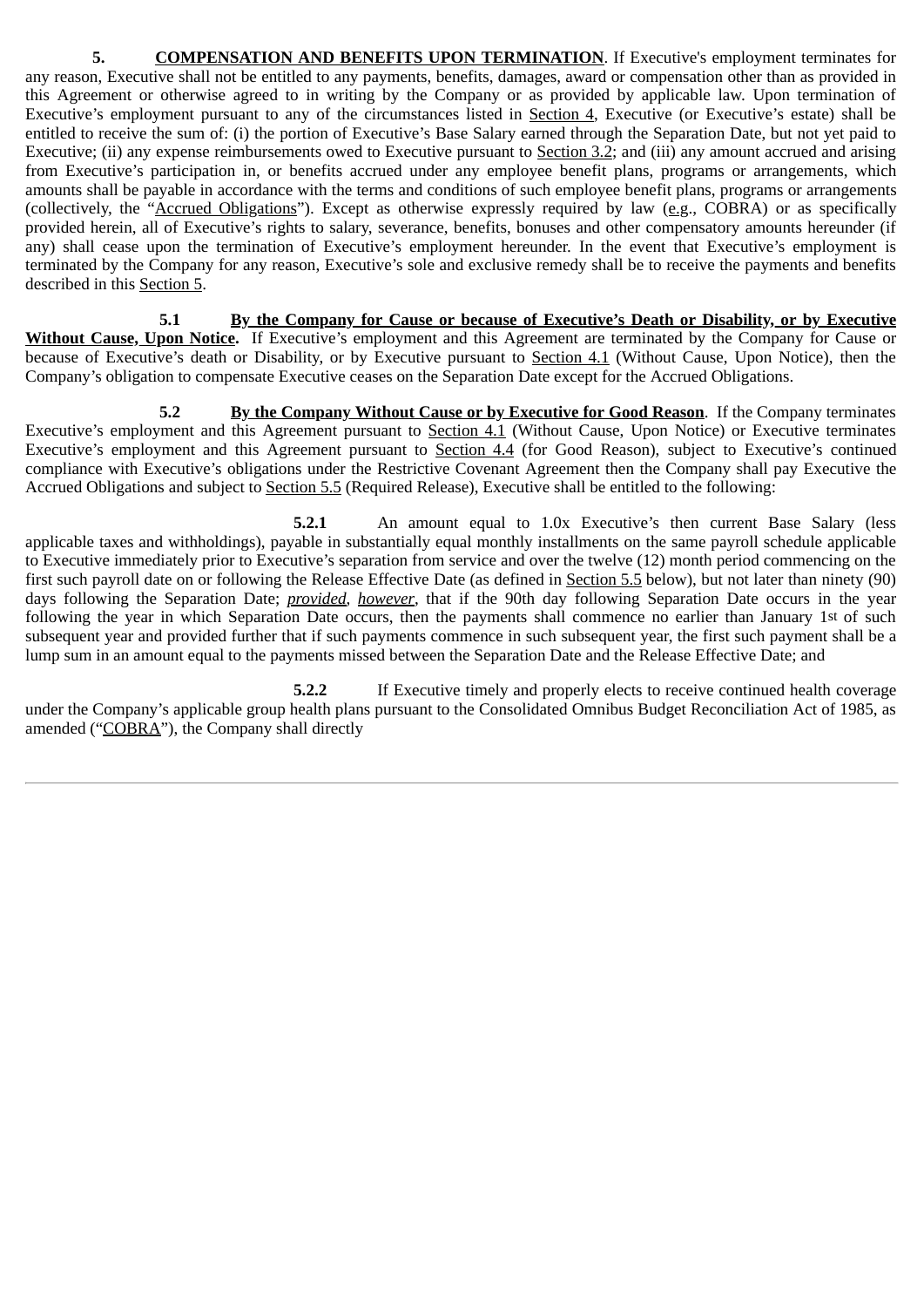pay, or reimburse Executive for, the COBRA premiums for Executive and Executive's covered dependents under such plans during the period commencing on Executive's Separation Date and ending upon the earliest of (i) the last day of the twelfth month following the Executive's Separation Date, (ii) the date that Executive and/or Executive's covered dependents become no longer eligible to receive COBRA or (iii) the date on which Executive becomes eligible to receive substantially similar coverage from a subsequent employer (and Executive agrees to promptly notify the Company of such eligibility) (the "COBRA Continuation Period"). Notwithstanding the foregoing, if the Company's making payments under this Section 5.2.2 would violate the nondiscrimination rules applicable to non-grandfathered plans under the Affordable Care Act (the "ACA"), or result in the imposition of penalties under the ACA and the related regulations and guidance promulgated thereunder), the parties agree to reform this Section 5.2.2 in a manner as is necessary to comply with the ACA. Executive shall provide the Company with notice of subsequent employment and comparable coverage within thirty (30) days of commencement of such comparable coverage.

**5.3 Following a Change in Control, by the Company Without Cause or by Executive for Good Reason.** If within twelve (12) months following the occurrence of a Change in Control, as defined herein, either the Company terminates Executive's employment and this Agreement pursuant to Section 4.1 (Without Cause, Upon Notice) or Executive terminates Executive's employment and this Agreement pursuant to Section 4.4 (for Good Reason), then in lieu of any benefits under Section 5.2, and subject to Executive's continued compliance with Executive's obligations under the Restrictive Covenant Agreement, the Company shall pay Executive the Accrued Obligations and, subject to Section 5.5 (Required Release), Executive shall be entitled to the following:

**5.3.1** An amount equal to 1.5x Executive's then Base Salary and 1.5x Executive's Target Annual Bonus (less applicable taxes and withholdings), payable in lump sum seventy-five (75) days following the Separation Date;

**5.3.2** the benefits set forth in Section 5.2.2, provided that for this purpose, eighteen months shall be substituted for twelve months; and

**5.3.3** All unvested and outstanding time-based equity grants shall vest in full as of the Separation Date, including the Options and RSUs, provided that such equity shall remain subject to the other terms and conditions of the applicable Company incentive award plan(s) and individual award agreement(s).

# **5.4 Definition of Change in Control**.

**5.4.1 "Change in Control"** means and includes each of the following:

(a) A transaction or series of transactions (other than an offering of Common Stock to the general public through a registration statement filed with the Securities and Exchange Commission or a transaction or series of transactions that meets the requirements of clauses (i) and (ii) of subsection (c) below) whereby any "person" or related "group" of "persons" (as such terms are used in Sections 13(d) and 14(d)(2) of the Securities Exchange Act of 1934, as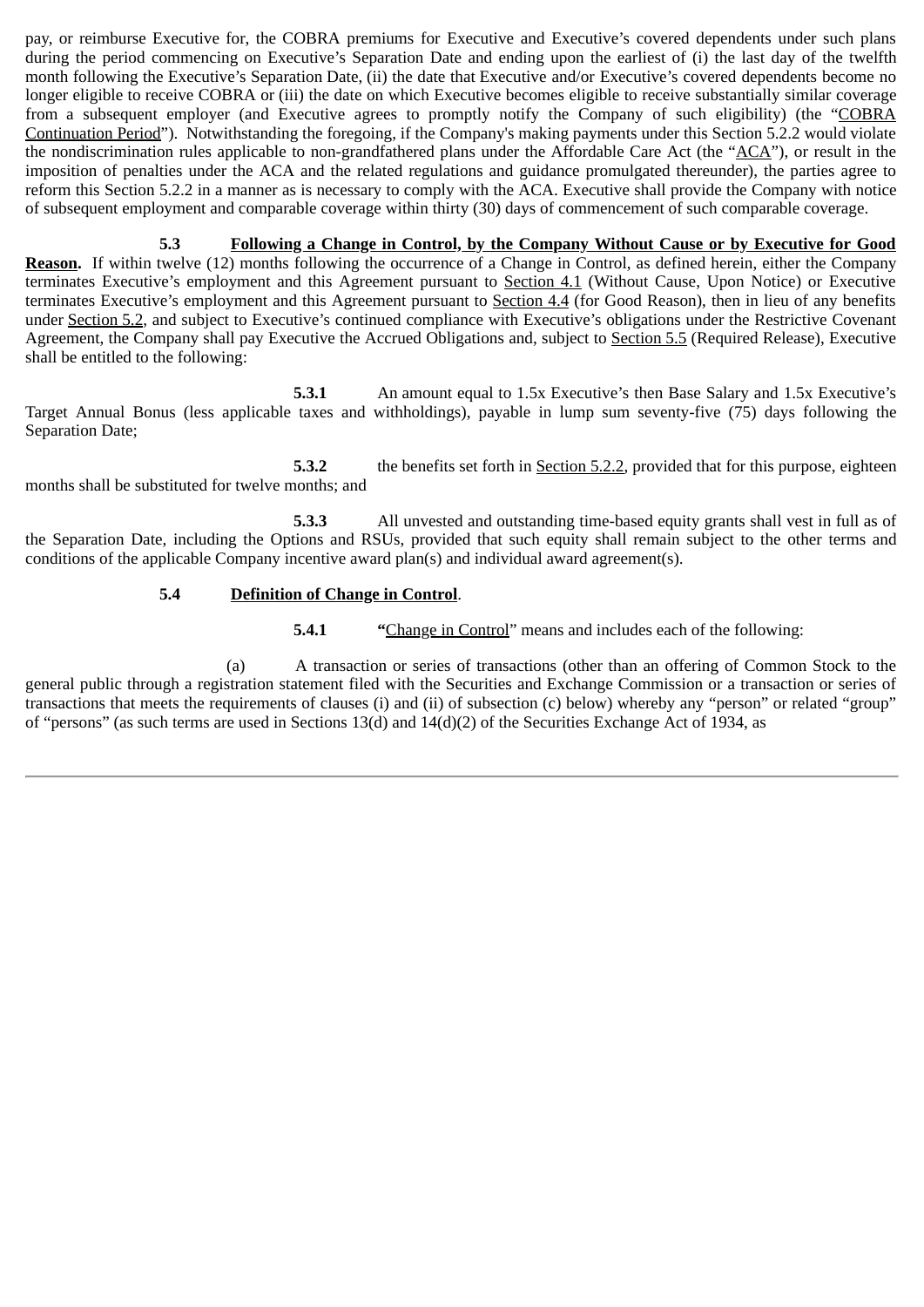amended (the "Exchange Act")) (other than the Company, any of its Subsidiaries, an employee benefit plan maintained by the Company or any of its Subsidiaries or a "person" that, prior to such transaction, directly or indirectly controls, is controlled by, or is under common control with, the Company) directly or indirectly acquires beneficial ownership (within the meaning of Rule 13d-3 under the Exchange Act) of securities of the Company possessing more than 50% of the total combined voting power of the Company's securities outstanding immediately after such acquisition; provided, however, that for purposes of this Agreement, "Subsidiary" means any entity (other than the Company), whether domestic or foreign, in an unbroken chain of entities beginning with the Company if each of the entities other than the last entity in the unbroken chain beneficially owns, at the time of the determination, securities or interests representing at least 50% of the total combined voting power of all classes of securities or interests in one of the other entities in such chain; or

(b) During any period of two consecutive years, individuals who, at the beginning of such period, constitute the Board together with any new director(s) of the Board (other than a director designated by a person who shall have entered into an agreement with the Company to effect a transaction described in subsections (a) or (c)) whose election by the Board or nomination for election by the Company's stockholders was approved by a vote of at least two-thirds of the directors then still in office who either were directors at the beginning of the two-year period or whose election or nomination for election was previously so approved, cease for any reason to constitute a majority thereof; or

(c) The consummation by the Company (whether directly involving the Company or indirectly involving the Company through one or more intermediaries) of (x) a merger, consolidation, reorganization, or business combination or (y) a sale or other disposition of all or substantially all of the Company's assets in any single transaction or series of related transactions or (z) the acquisition of assets or stock of another entity, in each case other than a transaction:

(i) which results in the Company's voting securities outstanding immediately before the transaction continuing to represent (either by remaining outstanding or by being converted into voting securities of the Company or the person that, as a result of the transaction, controls, directly or indirectly, the Company or owns, directly or indirectly, all or substantially all of the Company's assets or otherwise succeeds to the business of the Company (the Company or such person, the "Successor Entity")) directly or indirectly, at least a majority of the combined voting power of the Successor Entity's outstanding voting securities immediately after the transaction, and

(ii) after which no person or group beneficially owns voting securities representing 50% or more of the combined voting power of the Successor Entity; provided, however, that no person or group shall be treated for purposes of this clause (ii) as beneficially owning 50% or more of the combined voting power of the Successor Entity solely as a result of the voting power held in the Company prior to the consummation of the transaction.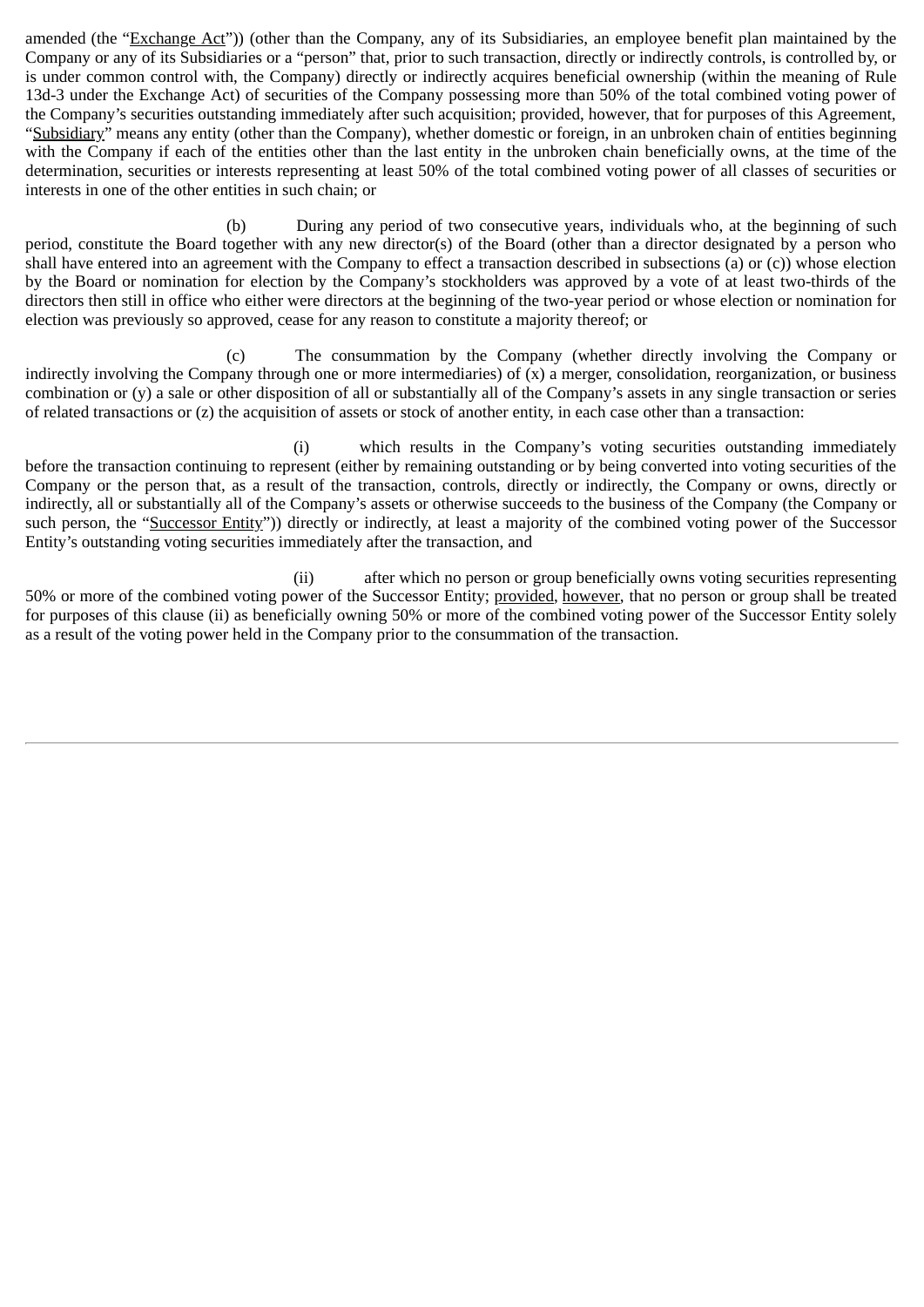**5.4.2** Notwithstanding the foregoing, if a Change in Control constitutes a payment event under this Agreement that provides for the deferral of compensation that is subject to Section 409A of the Internal Revenue Code of 1986, as amended (the "Code"), and the regulations thereunder (collectively, "Section 409A"), to the extent required to avoid the imposition of additional taxes under Section 409A, the transaction or event described in subsection (a), (b) or (c) with respect to such payment (or portion thereof) shall only constitute a Change in Control for purposes of the payment timing if such transaction also constitutes a "change in control event," as defined in Treasury Regulation Section 1.409A-3(i)(5).

**5.4.3** The Company shall have full and final authority, which shall be exercised in its reasonable discretion consistent with the criteria referenced above, to determine conclusively whether a Change in Control has occurred pursuant to the above definition, the date of the occurrence of such Change in Control and any incidental matters relating thereto; provided that any exercise of authority in conjunction with a determination of whether a Change in Control is a "change in control event" as defined in Treasury Regulation Section 1.409A-3(i)(5) shall be consistent with such regulation.

**5.5 Required Release.** Notwithstanding any provision of this Agreement to the contrary, the Company's obligation to provide the payments and reimbursements under Sections 5.2.1, 5.2.2, 5.3.1 and 5.3.2 is conditioned upon Executive's execution of a standard form of an enforceable release of claims (the "Release") and Executive's compliance with the Restrictive Covenant Agreement. If Executive chooses not to execute the Release or fails to comply with the Restrictive Covenant Agreement, then the Company's obligation to compensate Executive ceases on the Separation Date except as to amounts due at the time. The Release shall be provided to Executive within ten (10) days of Executive's separation from service and Executive must execute it within the time period specified in the Release (which shall not be longer than forty-five (45) days from the date of receipt). Such Release shall not be effective until any applicable revocation period has expired (the "Release Effective Date").

**5.6 Benefits in Lieu of Other Severance.** Executive is not entitled to receive any compensation or benefits upon Executive's termination except as: (i) set forth in this Agreement; (ii) otherwise required by law; or (iii) otherwise required by any employee benefit plan in which Executive participates. Moreover, the terms and conditions afforded Executive under this Agreement are in lieu of any severance benefits to which Executive otherwise might be entitled pursuant to any severance plan, policy and practice of the Company.

**6. RESTRICTIVE COVENANTS**. As a condition of employment, Executive will be obligated under the Proprietary Information, Inventions, Non-Competition and Non-Solicitation Agreement, executed simultaneously herewith (the "Restrictive Covenant Agreement"). Executive agrees to abide by the terms of the Restrictive Covenant Agreement, or any other subsequent agreement with the Company relating to proprietary information, inventions, intellectual property, non-competition or non-solicitation, the terms of which are hereby incorporated by reference into this Agreement. Executive acknowledges that the provisions of the Restrictive Covenant Agreement, or any subsequent similar agreement, will survive the termination of Executive's employment and/or the termination of this Agreement.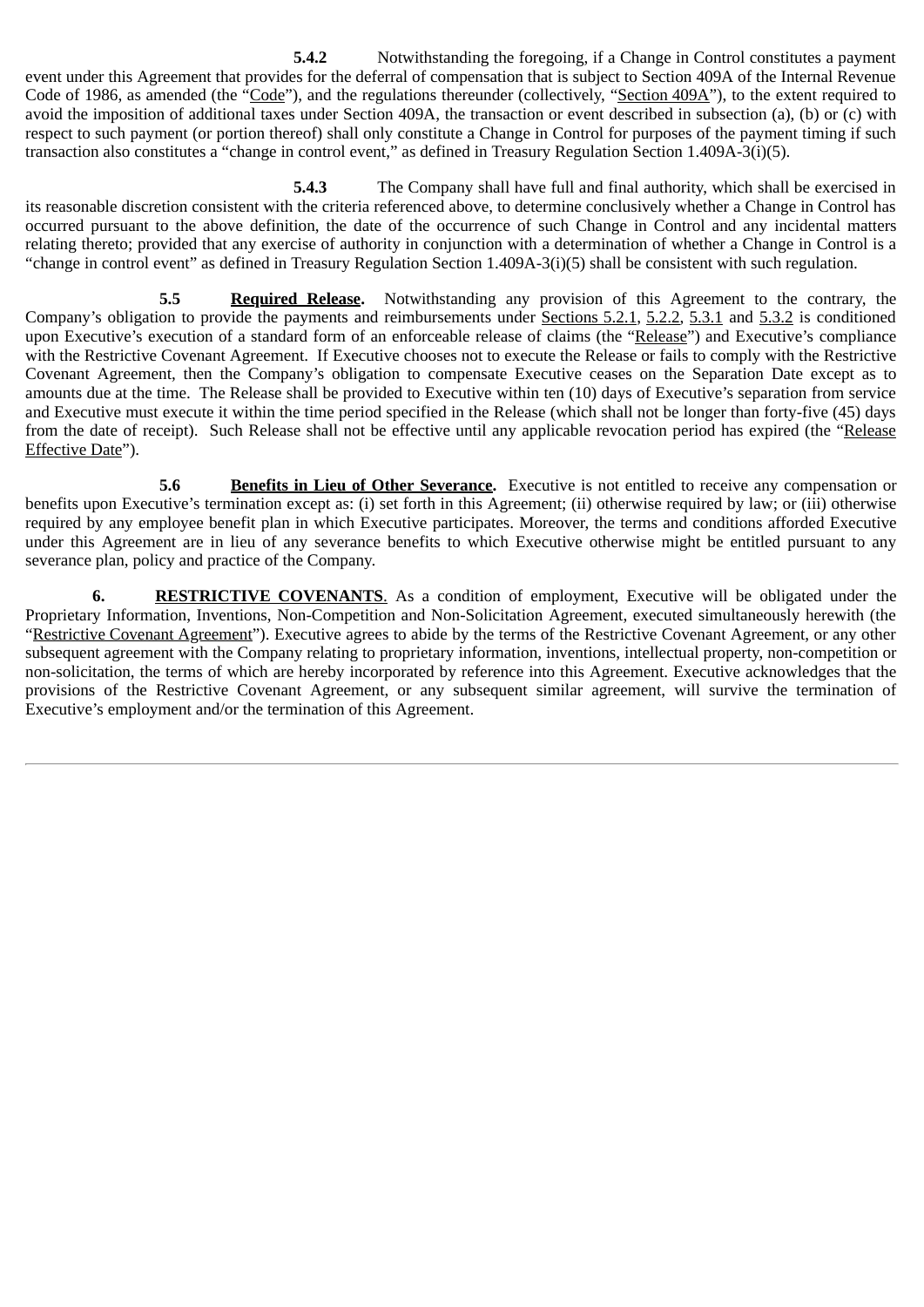**7. COMPANY PROPERTY.** Upon the termination of Executive's employment or upon Company's earlier request, Executive shall: (i) deliver to the Company all records, memoranda, data, documents and other property of any description which refer or relate in any way to trade secrets or confidential information, including all copies thereof, which are in Executive's possession, custody or control; (ii) deliver to the Company all Company property (including, but not limited to, keys, credit cards, customer files, contracts, proposals, work in process, manuals, forms, computer-stored work in process and other computer data, research materials, other items of business information concerning any Company customer, or Company business or business methods, including all copies thereof) which is in Executive's possession, custody or control; (iii) bring all such records, files and other materials up to date before returning them; and (iv) fully cooperate with the Company in winding up Executive's work and transferring that work to other individuals designated by the Company.

**8. EMPLOYEE REPRESENTATION.** Executive represents and warrants that Executive's employment and obligations under this Agreement will not (i) breach any duty or obligation Executive owes to another or (ii) violate any law, recognized ethics standard or recognized business custom.

**9. AMENDMENTS; WAIVERS**. This Agreement may not be modified, amended, or terminated except by an instrument in writing, signed by Executive and a duly authorized officer of Company. By an instrument in writing similarly executed, Executive or a duly authorized officer of the Company may waive compliance by the other Party with any specifically identified provision of this Agreement that such other Party was or is obligated to comply with or perform; *provided, however*, that such waiver shall not operate as a waiver of, or estoppel with respect to, any other or subsequent failure. No failure to exercise and no delay in exercising any right, remedy, or power hereunder will preclude any other or further exercise of any other right, remedy, or power provided herein or by law or in equity.

**10. ENTIRE AGREEMENT.** Except as expressly provided in this Agreement, this Agreement: (i) supersedes and cancels all other understandings and agreements, oral or written, with respect to Executive's employment with the Company; (ii) supersedes all other understandings and agreements, oral or written, between the parties with respect to the subject matter of this Agreement; and (iii) constitutes the sole agreement between the parties with respect to this subject matter. Each party acknowledges that: (i) no representations, inducements, promises or agreements, oral or written, have been made by any party or by anyone acting on behalf of any party, which are not embodied in this Agreement; and (ii) no agreement, statement or promise not contained in this Agreement shall be valid. No change or modification of this Agreement shall be valid or binding upon the parties unless such change or modification is in writing and is signed by the parties.

**11. SEVERABILITY.** If a court of competent jurisdiction holds that any provision or sub-part thereof contained in this Agreement is invalid, illegal, or unenforceable, that invalidity, illegality, or unenforceability shall not affect any other provision in this Agreement.

**12. ASSIGNMENT AND SUCCESSORS.** The Company may assign its rights and obligations under this Agreement to any of its affiliates or to any successor to all or substantially all of the business or the assets of the Company (by merger or otherwise), and may assign or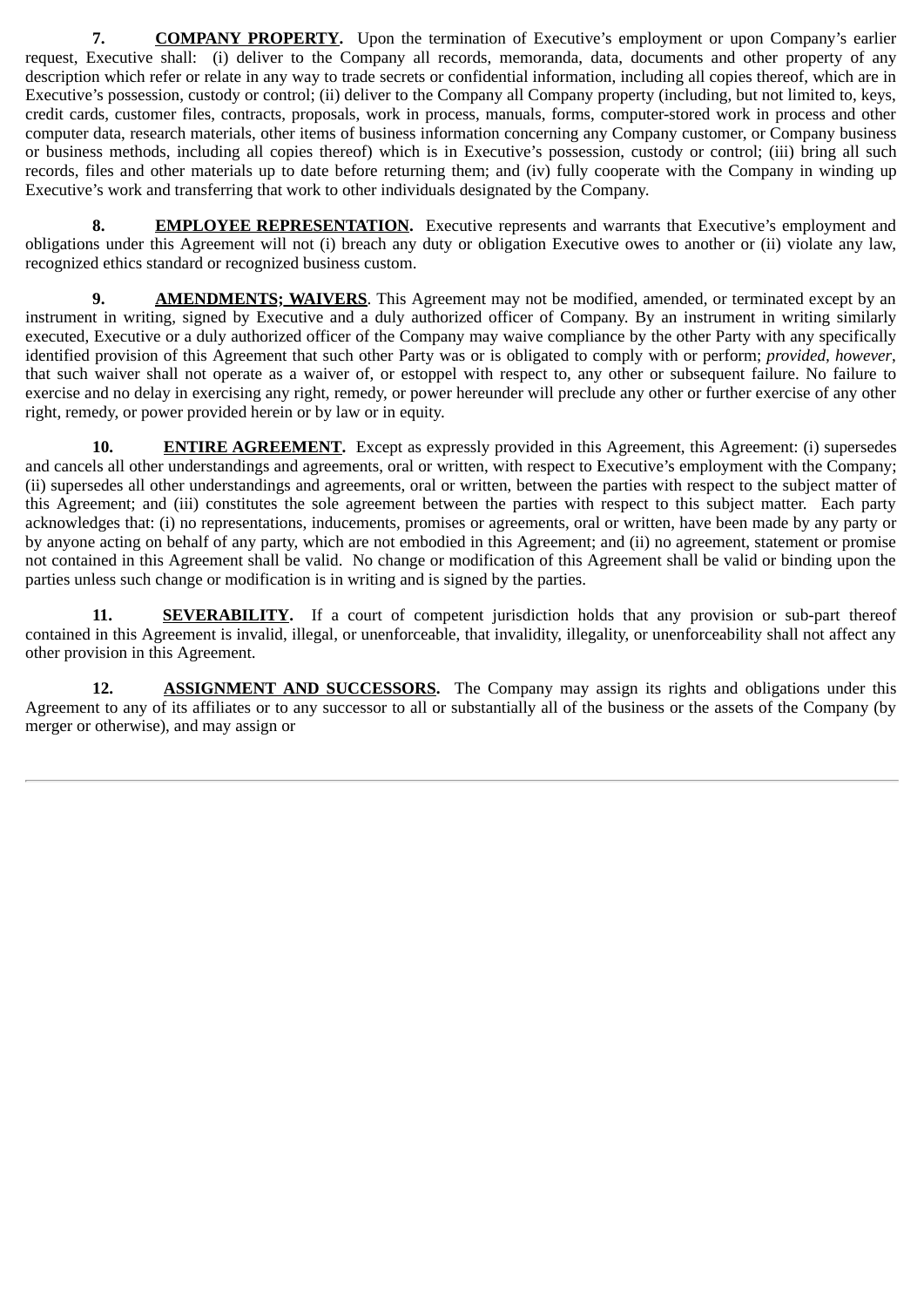encumber this Agreement and its rights hereunder as security for indebtedness of the Company and its affiliates. This Agreement shall be binding upon and inure to the benefit of the Company, Executive and their respective successors, assigns, personnel and legal representatives, executors, administrators, heirs, distributees, devisees, and legatees, as applicable. None of Executive's rights or obligations may be assigned or transferred by Executive, other than Executive's rights to payments hereunder, which may be transferred only by will or operation of law.

**13. GOVERNING LAW.** This Agreement shall be construed, interpreted, and governed in accordance with and by North Carolina law and the applicable provisions of federal law ("Applicable Federal Law"). Any and all claims, controversies, and causes of action arising out of or relating to this Agreement, whether sounding in contract, tort, or statute, shall be governed by the laws of the state of North Carolina, including its statutes of limitations, except for Applicable Federal Law, without giving effect to any North Carolina conflict-of-laws rule that would result in the application of the laws of a different jurisdiction. Both Executive and the Company acknowledge and agree that the state or federal courts located in North Carolina have personal jurisdiction over them and over any dispute arising under this Agreement, and both Executive and the Company irrevocably consent to the jurisdiction of such courts.

**14. COUNTERPARTS.** This Agreement may be executed in counterparts, each of which shall be an original, with the same effect as if the signatures affixed thereto were upon the same instrument.

**15. NOTICES**. Any notice, request, claim, demand, document and other communication hereunder to any Party shall be effective upon receipt (or refusal of receipt) and shall be in writing and delivered personally or sent by facsimile or certified or registered mail, postage prepaid, as follows:

**15.1** If to the Company, to the General Counsel or Chief Financial Officer of the Company at the Company's headquarters,

**15.2** If to Executive, to the last address that the Company has in its personnel records for Executive, or

**15.3** At any other address as any Party shall have specified by notice in writing to the other Party.

**16. SECTION 409A OF THE INTERNAL REVENUE CODE.** The parties intend that the provisions of this Agreement comply with Section 409A of the Internal Revenue Code of 1986, as amended (the "Code"), and the regulations thereunder (collectively, "Section 409A") and all provisions of this Agreement shall be construed in a manner consistent with the requirements for avoiding taxes or penalties under Section 409A. If any provision of this Agreement (or of any award of compensation, including equity compensation or benefits) would cause Executive to incur any additional tax or interest under Section 409A, the Company shall, upon the specific request of Executive, use its reasonable business efforts to in good faith reform such provision to comply with Code Section 409A; provided, that to the maximum extent practicable, the original intent and economic benefit to Executive and the Company of the applicable provision shall be maintained, and the Company shall have no obligation to make any changes that could create any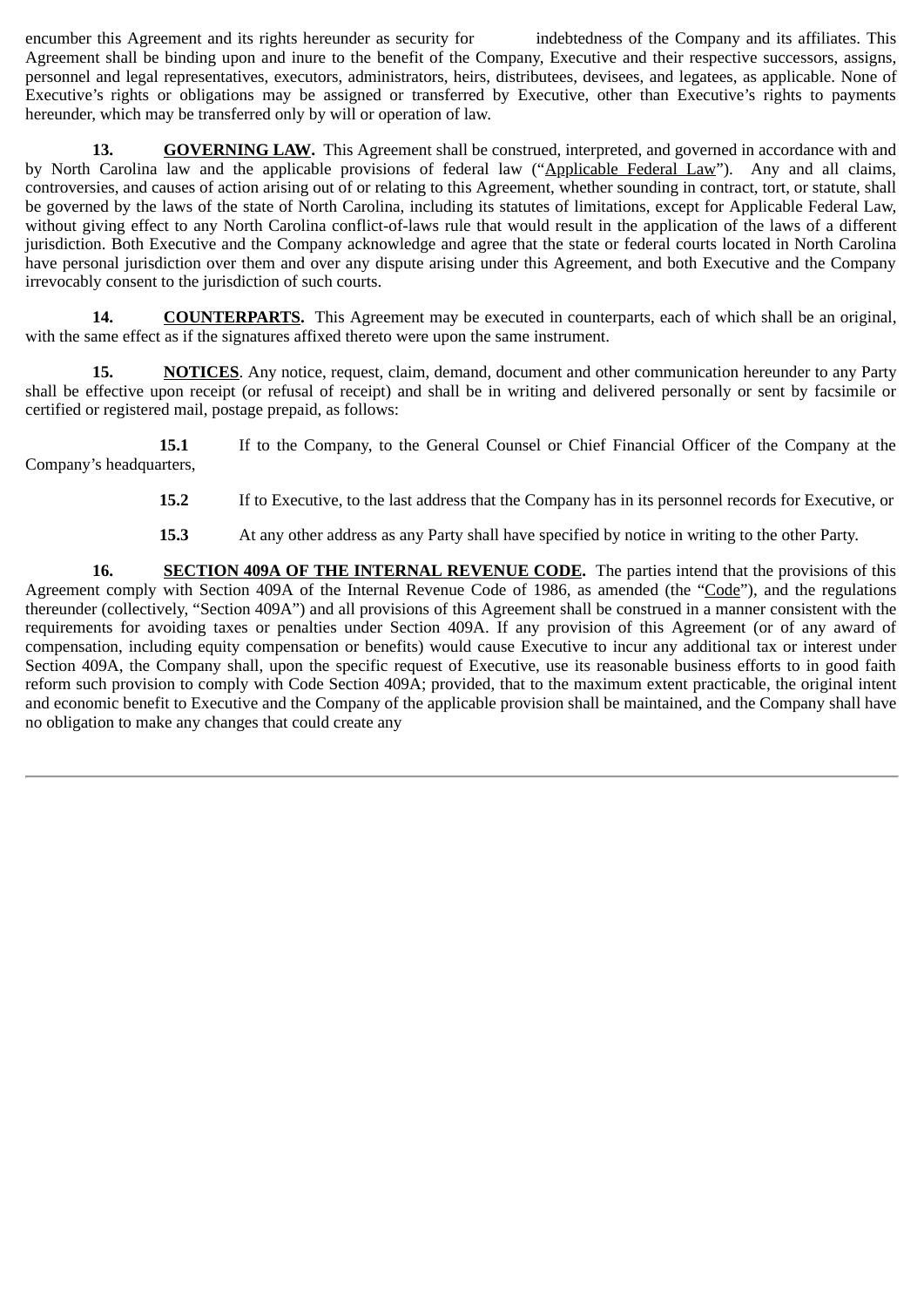additional economic cost or loss of benefit to the Company. The Company shall timely use its reasonable business efforts to amend any plans and programs in which Executive participates to bring it in compliance with Section 409A. Notwithstanding the foregoing, the Company shall have no liability with regard to any failure to comply with Section 409A so long as it has acted in good faith with regard to compliance therewith.

**16.1 Separation from Service.** A termination of employment shall not be deemed to have occurred for purposes of any provision of this Agreement providing for the payment of any amounts or benefits upon or following a termination of employment unless such termination also constitutes a "Separation from Service" within the meaning of Section 409A and, for purposes of any such provision of this Agreement, references to a "termination," "termination of employment," "separation from service" or like terms shall mean Separation from Service.

**16.2 Separate Payments.** Each installment payment required under this Agreement shall be considered a separate payment for purposes of Section 409A.

16.3 **Delayed Distribution to Specified Employee.** If the Company determines in accordance with Sections 409A and 416(i) of the Code and the regulations promulgated thereunder, in the Company's sole discretion, that Executive is a Specified Employee of the Company on the date Executive's employment with the Company terminates and that a delay in benefits provided under this Agreement is necessary to comply with Code Section  $409A(A)(2)(B)(i)$ , then any severance payments and any continuation of benefits or reimbursement of benefit costs provided by this Agreement, and not otherwise exempt from Section 409A, shall be delayed for a period of six (6) months following the Separation Date (the "409A Delay Period"). In such event, any severance payments and the cost of any continuation of benefits provided under this Agreement that would otherwise be due and payable to Executive during the 409A Delay Period shall be paid to Executive in a lump sum cash amount in the month following the end of the 409A Delay Period. For purposes of this Agreement, "Specified Employee" shall mean an employee who, on an Identification Date ("Identification Date" shall mean each December 31) is a specified employee as defined in Section 416(i) of the Code without regard to paragraph (5) thereof. If Executive is identified as a Specified Employee on an Identification Date, then Executive shall be considered a Specified Employee for purposes of this Agreement during the period beginning on the first April 1 following the Identification Date and ending on the following March 31.

**16.4 Reimbursements**. To the extent required by Section 409A, each reimbursement or in-kind benefit provided under this Agreement shall be provided in accordance with the following: (a) the amount of expenses eligible for reimbursement, or in-kind benefits provided, during each calendar year cannot affect the expenses eligible for reimbursement, or in-kind benefits to be provided, in any other calendar year; (b) any reimbursement of an eligible expense shall be paid to Executive on or before the last day of the calendar year following the calendar year in which the expense was incurred; and (c) any right to reimbursements or in-kind benefits under this Agreement shall not be subject to liquidation or exchange for another benefit.

**17. PARACHUTE PAYMENTS**. Notwithstanding any other provisions of this Agreement or any other plan, agreement or arrangement to the contrary, in the event that any payment or benefit provided by the Company or any of its affiliates to or for the benefit of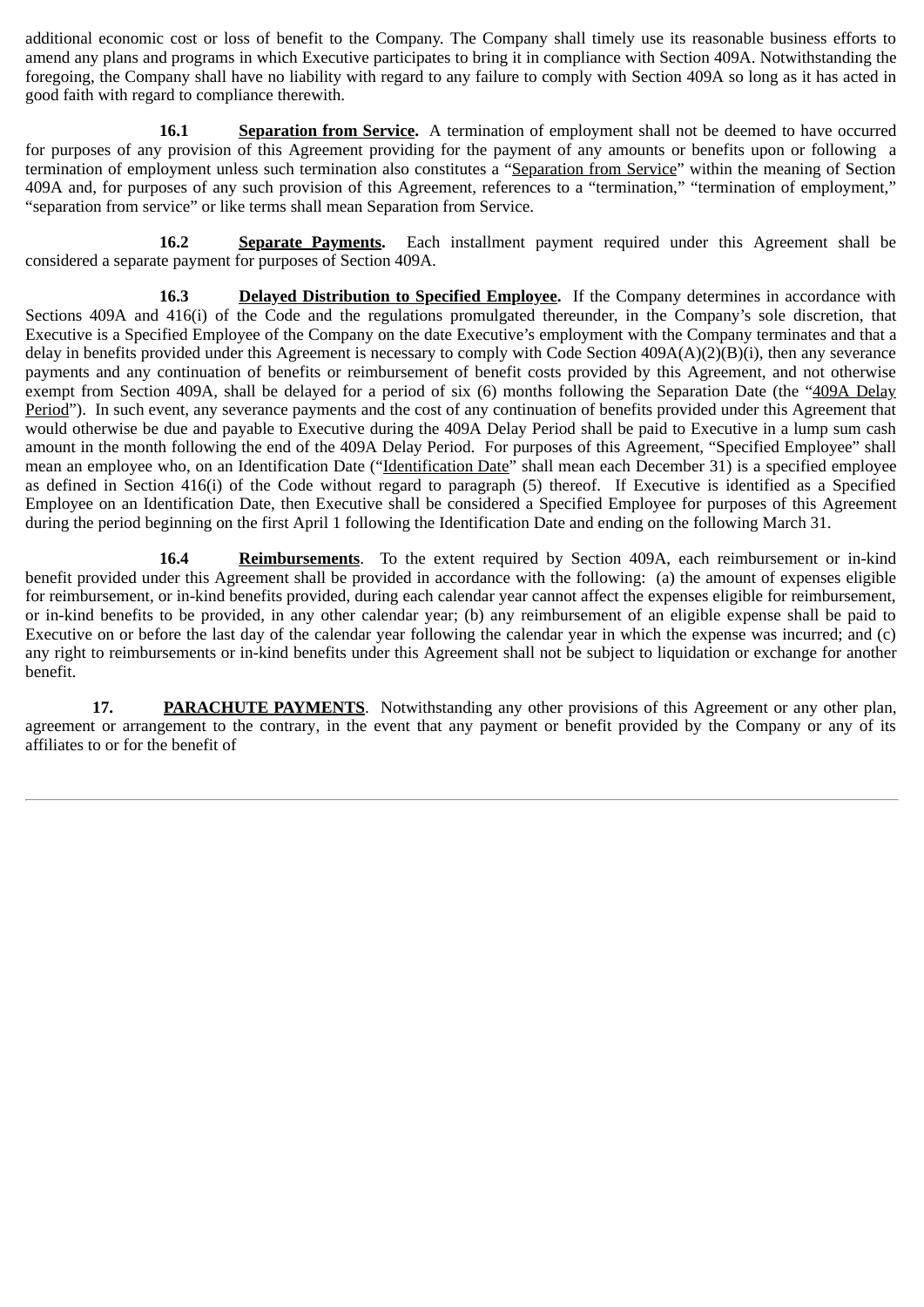Executive, whether paid or payable or distributed or distributable pursuant to the terms of this Agreement or otherwise (all such payments and benefits, including the payments and benefits under Section 5 hereof, being hereinafter referred to as the "Total Payments"), would, but for this Section 17, be subject (in whole or in part) to the excise tax imposed by Section 4999 of the Code (or any successor provision thereto) or any similar tax imposed by state or local law or any interest or penalties with respect to such taxes (collectively, the "Excise Tax"), then the Total Payments shall be reduced (in the order provided in Section 17.1) to the minimum extent necessary to avoid the imposition of the Excise Tax on the Total Payments, but only if (i) the net amount of such Total Payments, as so reduced (and after subtracting the net amount of federal, state and local income and employment taxes on such reduced Total Payments and after taking into account the phase out of itemized deductions and personal exemptions attributable to such reduced Total Payments), is greater than or equal to (ii) the net amount of such Total Payments without such reduction (but after subtracting the net amount of federal, state and local income and employment taxes on such Total Payments and the amount of the Excise Tax to which Executive would be subject in respect of such unreduced Total Payments and after taking into account the phase out of itemized deductions and personal exemptions attributable to such unreduced Total Payments).

**17.1 Order of Reduction**. The Total Payments shall be reduced in the following order: (i) reduction on a pro-rata basis of any cash severance payments that are exempt from Section 409A of the Code ("Section 409A"), (ii) reduction on a pro-rata basis of any non-cash severance payments or benefits that are exempt from Section 409A, (iii) reduction on a pro-rata basis of any other payments or benefits that are exempt from Section 409A, and (iv) reduction of any payments or benefits otherwise payable to Executive on a pro-rata basis or such other manner that complies with Section 409A; provided, in case of clauses (ii), (iii) and (iv), that reduction of any payments attributable to the acceleration of vesting of the Initial Option, the Subsequent Option, or any other Company equity awards shall be first applied to Company equity awards that would otherwise vest last in time.

**17.2 Determinations.** All determinations regarding the application of this Section 17 shall be made by an accounting firm or consulting group with experience in performing calculations regarding the applicability of Section 280G of the Code and the Excise Tax selected by the Company (the "Independent Advisors"). For purposes of determinations, no portion of the Total Payments shall be taken into account which, in the opinion of the Independent Advisors, (i) does not constitute a "parachute payment" within the meaning of Section 280G(b)(2) of the Code (including by reason of Section 280G(b) (4)(A) of the Code) or (ii) constitutes reasonable compensation for services actually rendered, within the meaning of Section 280G(b)(4)(B) of the Code, in excess of the "base amount" (as defined in Section 280G(b)(3) of the Code) allocable to such reasonable compensation. The costs of obtaining such determination and all related fees and expenses (including related fees and expenses incurred in any later audit) shall be borne by the Company.

**17.3 Additional Reductions.** In the event it is later determined that a greater reduction in the Total Payments should have been made to implement the objective and intent of this Section 17, the excess amount shall be returned promptly by Executive to the Company.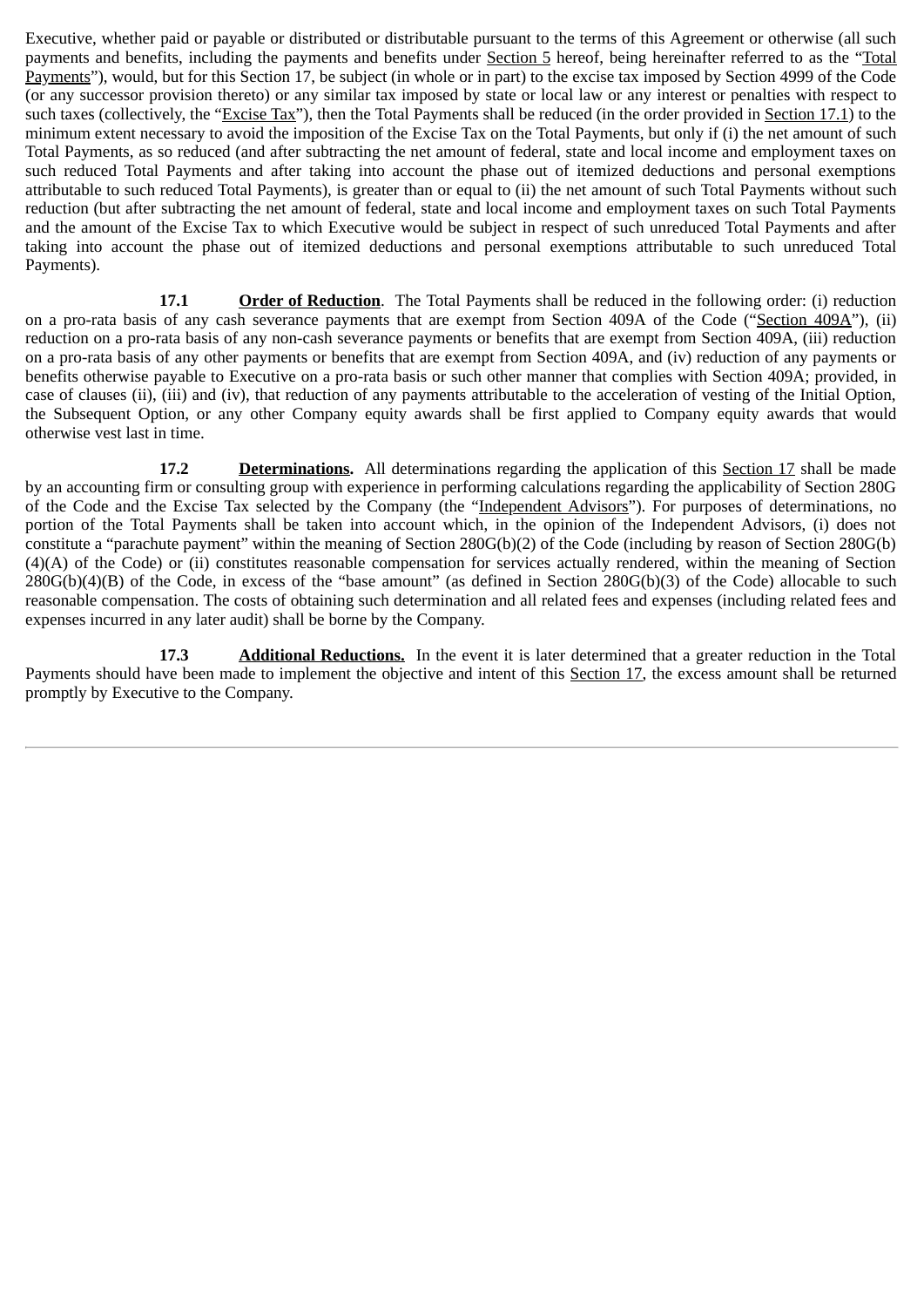**18. WITHHOLDING.** The Company shall be entitled to withhold from any amounts payable under this Agreement any federal, state, local or foreign withholding or other taxes or charges which the Company is required to withhold.

[The remainder of this page is intentionally left blank.]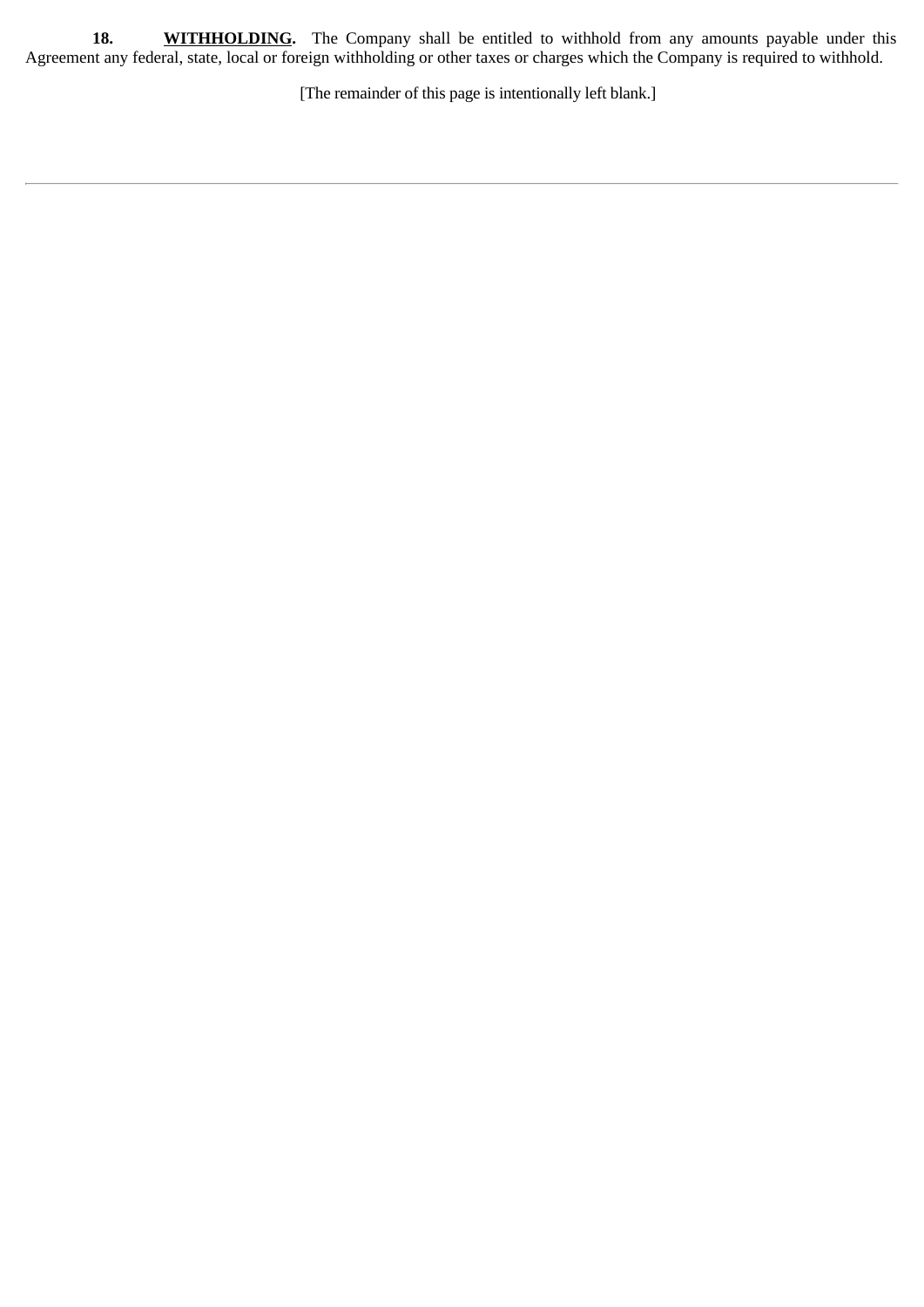IN WITNESS WHEREOF, the parties have entered into this Agreement on the day and year first written above.

# **MICHAEL AMOROSO**

/s/ Michael Amoroso

# **PRECISION BIOSCIENCES, INC.**

By: /s/ John Alexander Kelly

Title: Chief Financial Officer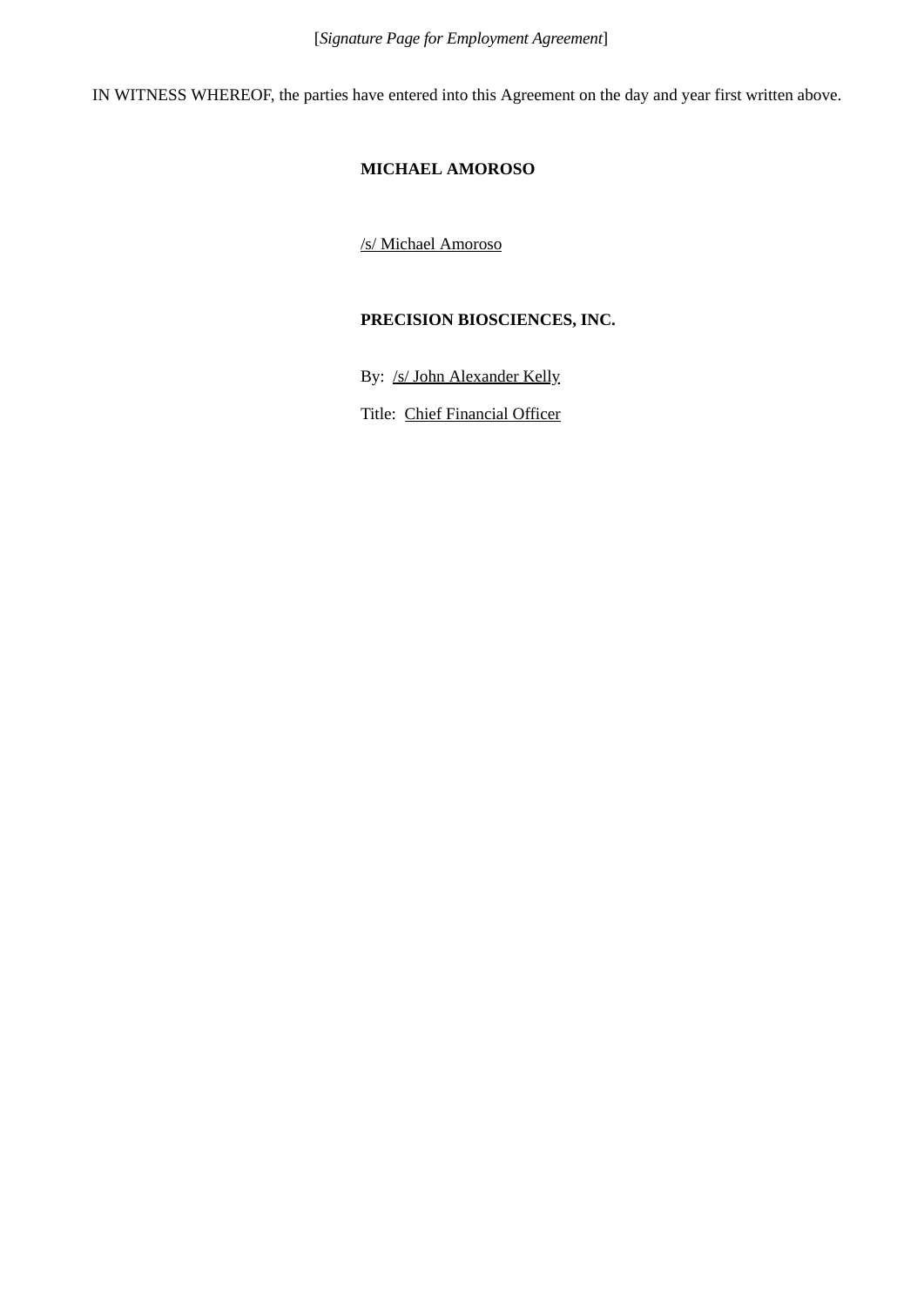#### **Exhibit 99.1**

## **Precision BioSciences Appoints Michael Amoroso Chief Executive Officer**

<span id="page-20-0"></span>DURHAM, N.C., September 27, 2021 -- Precision BioSciences, Inc. (Nasdaq: DTIL), a clinical stage biotechnology company using its ARCUS genome editing platform to develop allogeneic CAR T and *in vivo* gene editing therapies, today announced that Michael Amoroso has been named as the Company's President and Chief Executive Officer and a member of the Precision BioSciences Board of Directors, in each case effective October 15, 2021. Mr. Amoroso will succeed Matt Kane, Co-Founder, President and Chief Executive Officer, who is expected to serve as an advisor to the Company to help ensure a smooth transition.

Mr. Amoroso is a biotech CEO with significant operational experience leading organizations focused on cell and gene therapies. He brings extensive experience leading teams across research, clinical development, regulatory and medical affairs, and commercial operations, with direct operational experience in the U.S. and major world markets with a particular focus on oncology drugs, including CAR T cell therapies for hematologic malignancies.

"We are very pleased that Michael will lead the Precision BioSciences team as we embark on the next phase of the company's growth and seek to maximize the opportunities for our ARCUS platform," said Kevin Buehler, Chair of Precision BioSciences Board of Directors. "Michael's deep commercial and operational expertise in hematology, oncology, and gene therapy is an excellent fit for Precision and very relevant as we develop our strategy for late-stage clinical development and ultimately aim for commercialization. We believe that Michael's priorities and motivations align well with the culture at Precision BioSciences and position him to successfully lead the Precision team as we pursue novel treatments to overcome cancer and cure genetic diseases."

Mr. Amoroso is currently President and Chief Executive Officer of Abeona Therapeutics, Inc., a fully-integrated gene and cell therapy company. Prior to this role, Mr. Amoroso served as Abeona's Chief Commercial Officer and Chief Operating Officer, responsible for overseeing the operational management of Abeona, including research and clinical development, regulatory, medical, commercial, corporate affairs, and business development. Previously, Mr. Amoroso was the Senior Vice President and Chief Commercial Officer at Kite Pharma, Inc. He held various senior level executive positions at leading biopharmaceutical companies, including Eisai Inc., Celgene Corporation, and began his biopharmaceutical career at Aventis (now Sanofi S.A.). Mr. Amoroso earned his Executive M.B.A. in Management from the Stern School of Business, New York University, and his B.A. in Biological Sciences, *summa cum laude*, from Rider University.

"I am excited to join Precision BioSciences as its next President and Chief Executive Officer and to advance Precision's novel genome editing platform, ARCUS, in two cutting edge sectors of biotech, allogeneic CAR T therapy and *in vivo* gene editing. I look forward to working alongside co-founders Derek Jantz, Chief Scientific Officer and Jeff Smith, Chief Technology Officer, and the team of Precisioneers who are driving the development of our potentially breakthrough treatments with their perseverance and continuous technical innovation. I'm particularly optimistic about the potential opportunity to bring novel cell therapies to patients who suffer from hematologic malignancies, and about the prospects of filing three Investigational New Drug/Clinical Trial applications in the next three years for our gene editing treatments," commented Mr. Amoroso.

Mr. Buehler added, "Over the last 15 years, Matt has played a critical role in the formation, development, and growth of Precision BioSciences. The Board of Directors sincerely thank him for his commitment to the company and the significant accomplishments made by the Precision team under his leadership."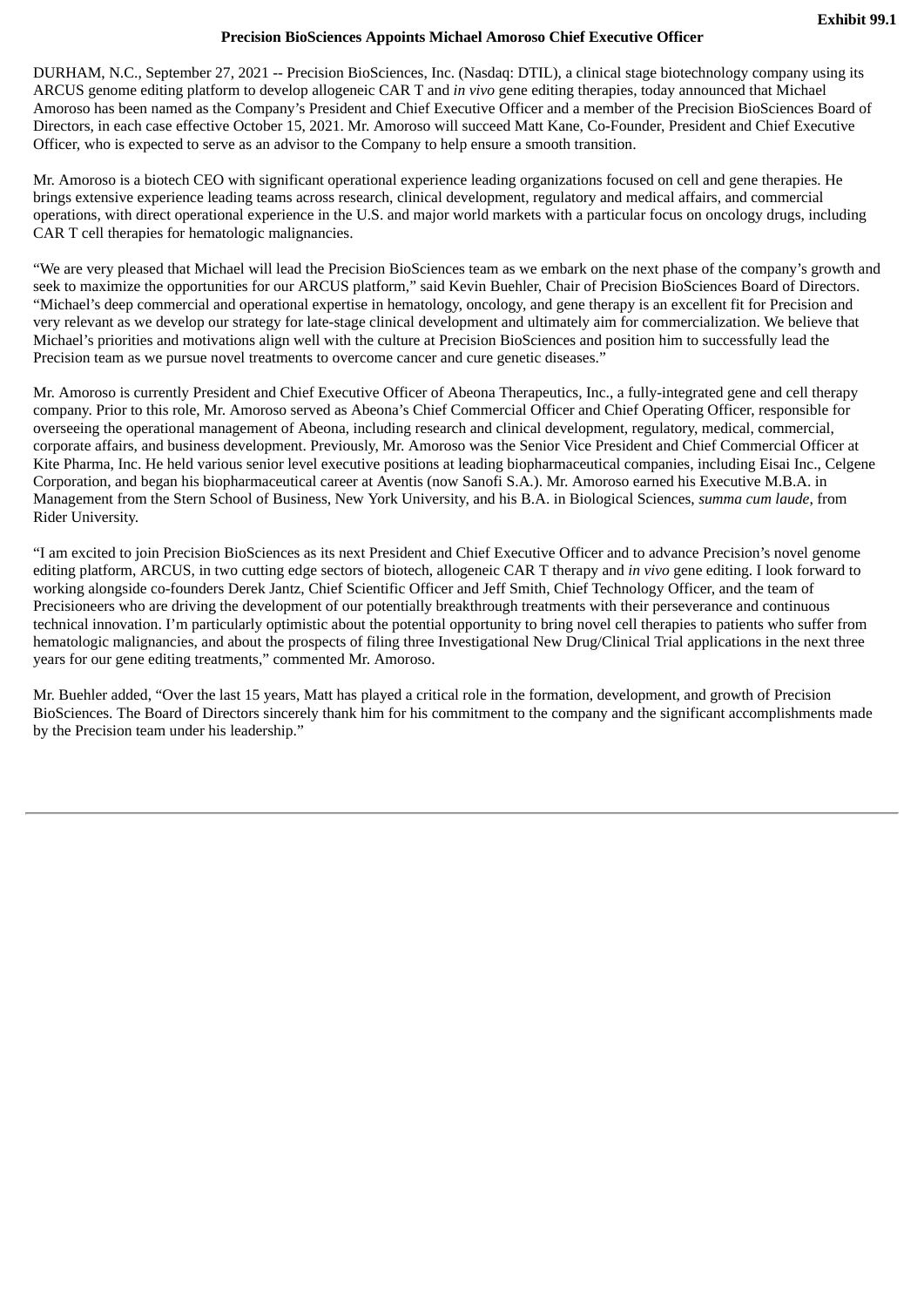# **About Precision BioSciences, Inc.**

Precision BioSciences, Inc. is a clinical stage biotechnology company dedicated to improving life (DTIL) with its novel and proprietary ARCUS® genome editing platform. ARCUS is a highly specific and versatile genome editing platform that was designed with therapeutic safety, delivery, and control in mind. Using ARCUS, the Company's pipeline consists of multiple "off-the-shelf" CAR T immunotherapy clinical candidates and several *in vivo* gene editing candidates to cure genetic and infectious diseases where no adequate treatments exist. For more information about Precision BioSciences, please visit www.precisionbiosciences.com.

## **Forward-Looking Statements**

This press release contains forward-looking statements within the meaning of the Private Securities Litigation Reform Act of 1995. All statements contained in this press release that do not relate to matters of historical fact should be considered forward-looking statements, including, without limitation, statements regarding expectations about our operational initiatives, the success of our clinical programs to achieve commercialization and achieve their intended results, the potential of ARCUS and upcoming Investigational New Drug/Clinical Trial Application filings. In some cases, you can identify forward-looking statements by terms such as "aim," "anticipate," "believe," "could," "expect," "should," "plan," "intend," "estimate," "target," "mission," "goal," "may," "will," "would," "should," "could," "target," "potential," "project," "predict," "contemplate," "potential," or the negative thereof and similar words and expressions. Forward-looking statements are based on management's current expectations, beliefs and assumptions and on information currently available to us. Such statements are subject to a number of known and unknown risks, uncertainties and assumptions, and actual results may differ materially from those expressed or implied in the forward-looking statements due to various important factors, including, but not limited to: our ability to become profitable; our ability to procure sufficient funding and requirements under our current debt instruments and effects of restrictions thereunder; risks associated with raising additional capital; our operating expenses and our ability to predict what those expenses will be; our limited operating history; the success of our programs and product candidates in which we expend our resources; our limited ability or inability to assess the safety and efficacy of our product candidates; our dependence on our ARCUS technology; the initiation, cost, timing, progress, achievement of milestones and results of research and development activities, preclinical or greenhouse studies and clinical or field trials; public perception about genome editing technology and its applications; competition in the genome editing, biopharmaceutical, biotechnology and agricultural biotechnology fields; our or our collaborators' ability to identify, develop and commercialize product candidates; pending and potential liability lawsuits and penalties against us or our collaborators related to our technology and our product candidates; the U.S. and foreign regulatory landscape applicable to our and our collaborators' development of product candidates; our or our collaborators' ability to obtain and maintain regulatory approval of our product candidates, and any related restrictions, limitations and/or warnings in the label of an approved product candidate; our or our collaborators' ability to advance product candidates into, and successfully design, implement and complete, clinical or field trials; potential manufacturing problems associated with the development or commercialization of any of our product candidates; our ability to obtain an adequate supply of T cells from qualified donors; our ability to achieve our anticipated operating efficiencies at our manufacturing facility; delays or difficulties in our and our collaborators' ability to enroll patients; changes in interim "top-line" and initial data that we announce or publish; if our product candidates do not work as intended or cause undesirable side effects; risks associated with applicable healthcare, data protection, privacy and security regulations and our compliance therewith; the rate and degree of market acceptance of any of our product candidates; the success of our existing collaboration agreements, and our ability to enter into new collaboration arrangements; our current and future relationships with and reliance on third parties including suppliers and manufacturers; our ability to obtain and maintain intellectual property protection for our technology and any of our product candidates; potential litigation relating to infringement or misappropriation of intellectual property rights; our ability to effectively manage the growth of our operations;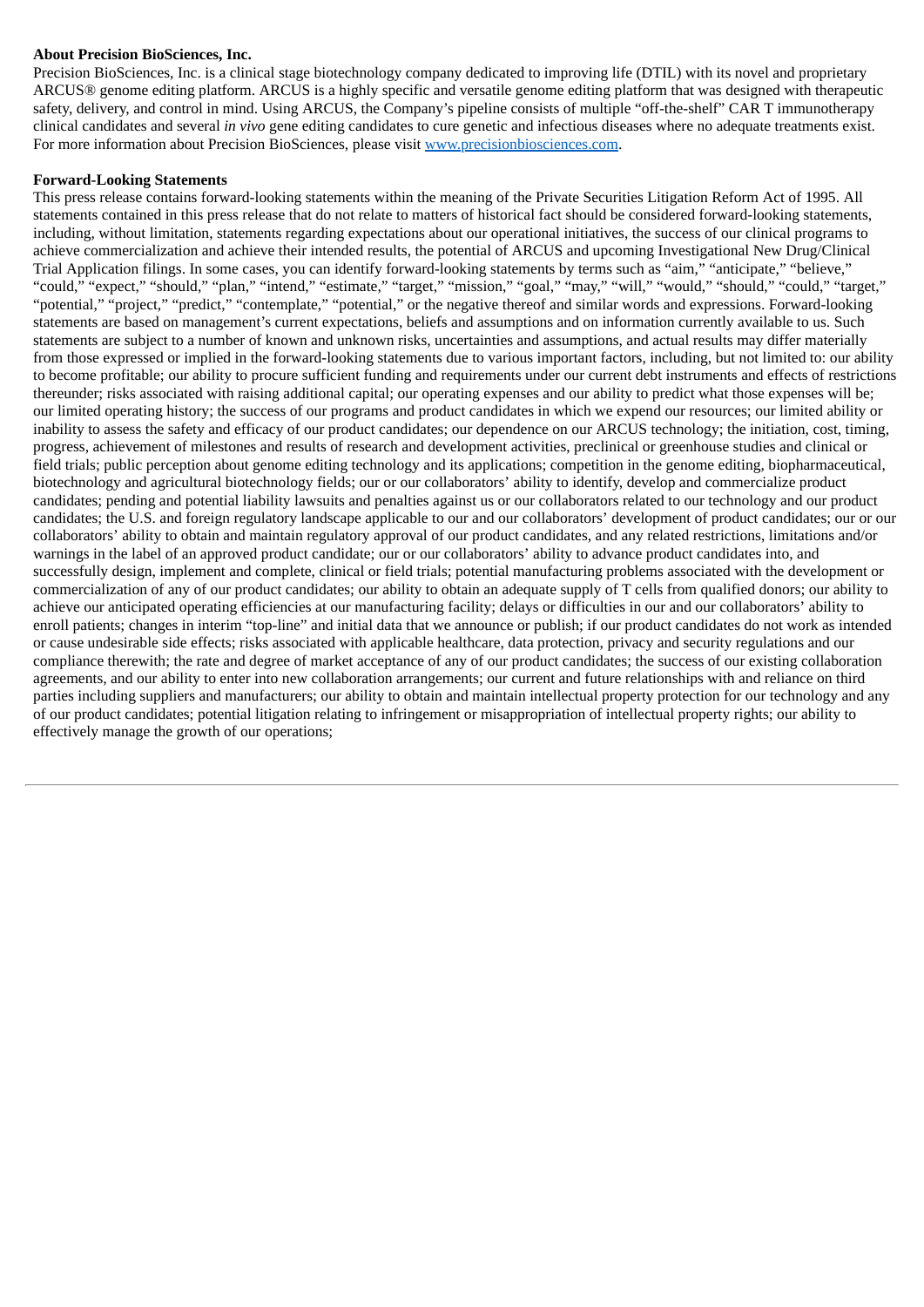our ability to attract, retain, and motivate key executives and personnel; market and economic conditions; effects of system failures and security breaches; effects of natural and manmade disasters, public health emergencies and other natural catastrophic events effects of the outbreak of COVID-19, or any pandemic, epidemic or outbreak of an infectious disease; insurance expenses and exposure to uninsured liabilities; effects of tax rules; risks related to ownership of our common stock and other important factors discussed under the caption "Risk Factors" in our Quarterly report on Form 10-Q for the quarterly period ended June 30, 2021, as any such factors may be updated from time to time in our other filings with the SEC, which are accessible on the SEC's website at www.sec.gov and the Investors & Media page of our website at investor.precisionbiosciences.com.

All forward-looking statements speak only as of the date of this press release and, except as required by applicable law, we have no obligation to update or revise any forward-looking statements contained herein, whether as a result of any new information, future events, changed circumstances or otherwise.

**Investor Contact:** Alex Kelly Chief Financial Officer Alex.Kelly@precisionbiosciences.com

**Media Contact:** Maurissa Messier Senior Director, Corporate Communications Maurissa.Messier@precisionbiosciences.com